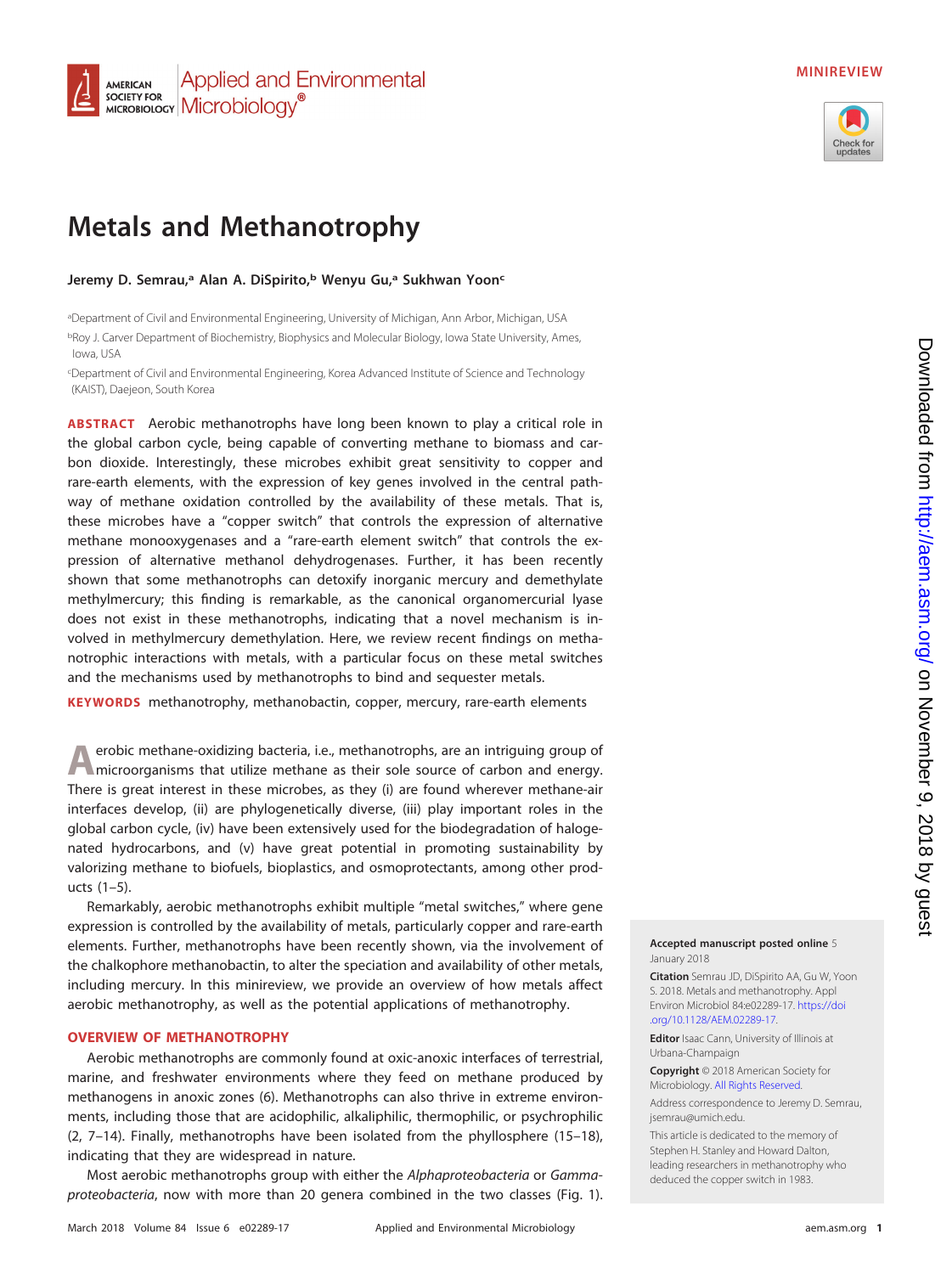

<span id="page-1-0"></span>**FIG 1** Phylogenetic distribution of aerobic methanotrophic genera. 16S rRNA sequence alignment was generated using the SILVA aligner [\(164\)](#page-16-0) and used to construct a maximum likelihood tree based on the Tamura-Nei model in MEGA7 [\(165\)](#page-16-1). For the sake of brevity, methanotrophic species are not listed. For a thorough list/description of validated aerobic methanotrophic species, the reader is directed to reference [6.](#page-12-3) It should be noted that to date, no type strains have been isolated/purified from the Clonothrix, Crenothrix, or Methylomirabilis genus.

Recently, however, the isolation of thermoacidophilic methanotrophs that represented distinct lineages within the Verrucomicrobia phylum has been reported, i.e., the Methylacidiphilum and Methylacidimicrobium genera [\(2,](#page-12-4) [7,](#page-12-5) [8,](#page-12-11) [11,](#page-12-12) [14,](#page-12-7) [19\)](#page-12-13). Another novel methanotroph is "Candidatus Methylomirabilis oxyfera" (belonging to the bacterial NC10 phylum), which has the unique ability to couple methane oxidation to nitrite reduction, and in so doing generate dioxygen required for the initial turnover of methane to methanol [\(20\)](#page-12-14).

Despite the broad phylogenetic and environmental distribution of aerobic methanotrophs, the pathways employed by these microbes are remarkably similar, with four general steps, as shown in [Fig. 2.](#page-2-0) Methane is first converted to methanol by methane monooxygenase (MMO), which is then oxidized to formaldehyde by methanol dehydrogenase (MeDH). Formaldehyde can then be converted to formate via either the tetrahydrofolate or tetrahydromethanopterin pathway and then can be oxidized to carbon dioxide by formate dehydrogenase. Most aerobic methanotrophs take up carbon at the level of formaldehyde via either the ribulose monophosphate or serine cycle [\(5\)](#page-12-2). Some methanotrophs, however, do not utilize either pathway for carbon assimilation. Rather, some methanotrophs fix carbon dioxide via the Calvin-Benson-Bassham (CBB) cycle, i.e., Methyloacidiphilum fumariolicum SolV, Methylacidimicrobium spp., and "Candidatus Methylomirabilis oxyfera" [\(19,](#page-12-13) [21,](#page-12-15) [22\)](#page-12-16). Interestingly, genomes of some Proteobacteria methanotrophs have been found to encode the complete CBB cycle, e.g., Methylococcus capsulatus Bath, Methylocapsa palsarum, and Methyloferula stellata [\(23](#page-12-17)[–](#page-13-0)[25\)](#page-13-1). These microbes, however, apparently cannot solely utilize the CBB pathway for carbon assimilation.

## **ELUCIDATION OF THE COPPER SWITCH IN METHANOTROPHS AND MECHANISM OF COPPER UPTAKE**

Two distinct forms of MMO have been characterized: a cytoplasmic or soluble methane monooxygenase (sMMO) and a membrane-bound or particulate methane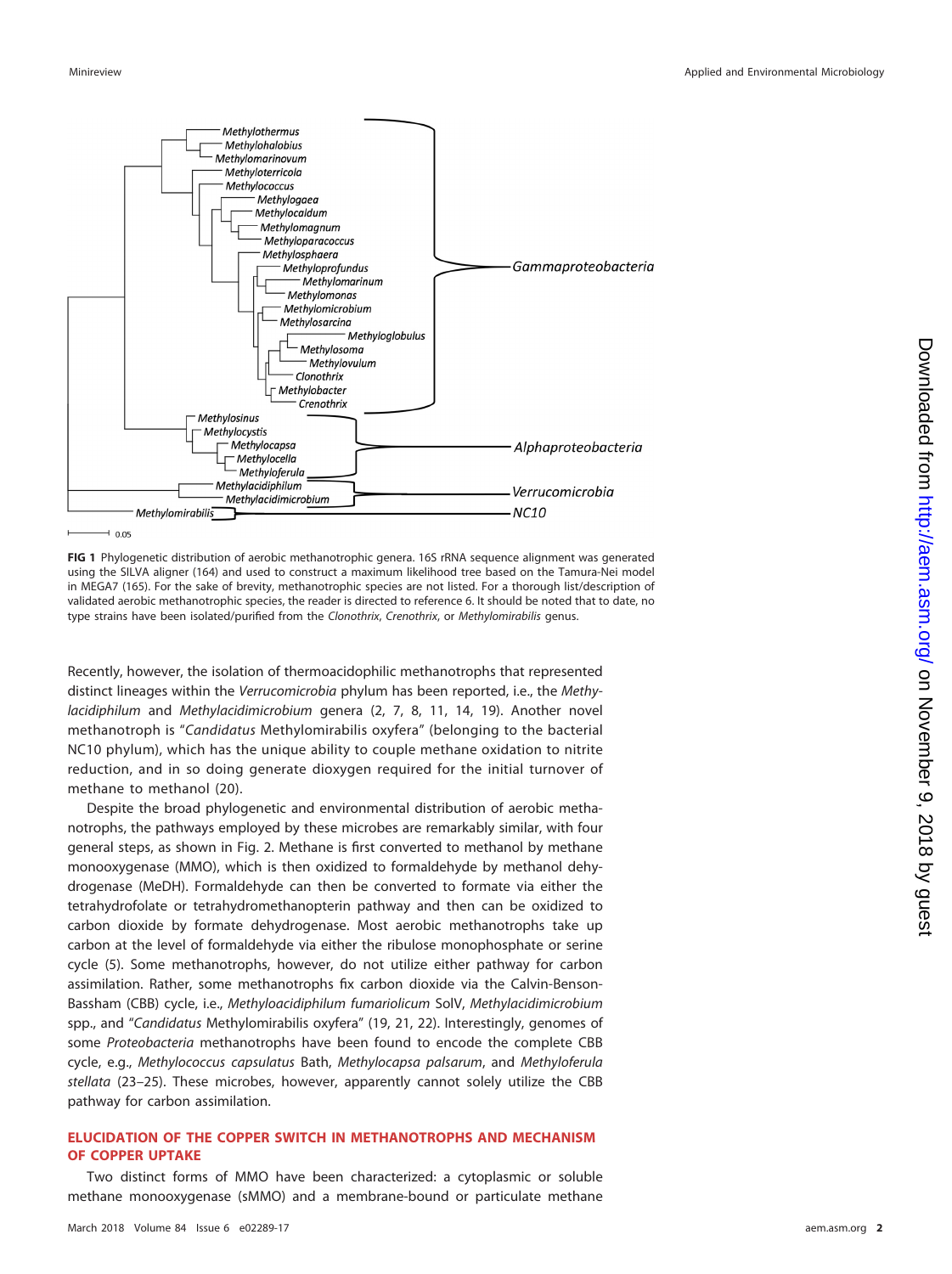

<span id="page-2-0"></span>**FIG 2** General pathway of methane oxidation by aerobic methanotrophs. Enzymes are noted in red. pMMO, particulate methane monooxygenase; sMMO, soluble methane monooxygenase; Xox-MeDH, Xox-methanol dehydrogenase; Mxa-MeDH, Mxa-methanol dehydrogenase; Fae, formaldehyde-activating enzyme; H4MPT, tetrahydromethanopterin; MtdB, NADP-dependent methylene-H<sub>4</sub>MPT dehydrogenase; Mch, methenyl-H<sub>4</sub>MPT cyclohydrolase; Fhc, formyltransferase-hydrolase complex; H<sub>4</sub>F, tetrahydrofolate; MtdA, NADP-dependent methylene-H<sub>4</sub>Fmethylene-H4F dehydrogenase; FchA, methenyl H4F-cyclohydrolase; FtfL, formate tetrahydrofolate ligase; FaDH, formate dehydrogenase; CBB, Calvin-Benson-Bassham; RuMP, ribulose monophosphate.

monooxygenase (pMMO). Some methanotrophs can express both forms of MMO, while others can only express pMMO, and some only have sMMO [\(Table 1\)](#page-2-1). For those methanotrophs that can express both sMMO and pMMO, the expression of these forms is controlled by the availability of copper, i.e., the canonical "copper switch" [\(26\)](#page-13-2). Under copper-deficient conditions, these methanotrophs will express sMMO, but as copperto-biomass ratios increase, sMMO expression decreases substantially and pMMO expression increases. sMMO and pMMO have very different substrate ranges and kinetics; thus, it is important to understand the basis of the copper switch to exert greater control over methanotrophic activity. For example, pMMO has higher affinity for  $CH_{4}$ ,

| Phylum or class     | Family               | Strain (GenBank accession no.)                          | pMMO | sMMO | Mxa-MeDH  | Xox-MeDH | MB  |
|---------------------|----------------------|---------------------------------------------------------|------|------|-----------|----------|-----|
| Gammaproteobacteria | Methylococcaceae     | Methylobacter tundripaludum SV96 (NZ_AEGW00000000)      | Yes  | No   | Yes       | Yes      | No  |
|                     |                      | Methylocaldum szegediense O-12 (NZ_ATXX00000000.1)      | Yes  | No   | Yes       | Yes      | No  |
|                     |                      | Methylococcus capsulatus Bath (NC_002977.6)             | Yes  | Yes  | Yes       | Yes      | No  |
|                     |                      | Methylogaea oryzae JCM 16910 (NZ_BBDL00000000.1)        | Yes  | No   | Yes       | Yes      | No  |
|                     |                      | Methyloglobulus morosus KoM1 (NZ_AYLO00000000.1)        | Yes  | No   | Yes       | Yes      | No  |
|                     |                      | Methylomarinum vadi strain IT-4 (JPON01000001.1)        | Yes  | No   | Yes       | Yes      | No  |
|                     |                      | Methylomagnum ishizawai strain 175 (FXAM00000000.1)     | Yes  | Yes  | Yes       | Yes      | No  |
|                     |                      | Methylomicrobium album BG8 (AFJF00000000.2)             | Yes  | No   | Yes       | Yes      | No  |
|                     |                      | Methylomicrobium buryatense 5G (AOTL00000000.1)         | Yes  | Yes  | Yes       | Yes      | No  |
|                     |                      | Methylomonas sp. LW13 (JNLB00000000.1)                  | Yes  | Yes  | Yes       | Yes      | No  |
|                     |                      | Methylomonas denitrificans FJG1 (CP014476.1)            | Yes  | No   | Yes       | Yes      | No  |
|                     |                      | Methylosarcina fibrata AML-C10 (ARCU00000000.1)         | Yes  | No   | Yes       | Yes      | No  |
|                     |                      | Methyloprofundus sedimenti strain WF1 (LPUF00000000.1)  | Yes  | No   | Yes       | Yes      | No  |
|                     |                      | Methyloterricola oryzae strain 73a (JYNS00000000.1)     | Yes  | No   | Yes       | Yes      | No  |
|                     |                      | Methylovulum miyakonense HT12 (AQZU00000000.1)          | Yes  | Yes  | Yes       | Yes      | No  |
|                     | Methylothermaceae    | Methylohalobius crimeensis 10Ki (ATXB00000000.1)        | Yes  | No   | Yes       | Yes      | No  |
| Alphaproteobacteria | Beijerinckiaceae     | Methylocapsa acidiphila B2 (ATYA00000000.1)             | Yes  | No   | Yes       | Yes      | No  |
|                     |                      | Methylocella silvestris BL2 (NC_011666.1)               | No   | Yes  | Yes       | Yes      | No  |
|                     |                      | Methyloferula stellata AR4 strain AR4T (ARWA00000000.1) | No   | Yes  | Yes       | Yes      | No  |
|                     | Methylocystaceae     | Methylocystis sp. strain SC2 (NC_018485.1)              | Yes  | No   | Yes       | Yes      | Yes |
|                     |                      | Methylocystis sp. strain LW5 (JMKQ00000000.1)           | Yes  | Yes  | Yes       | Yes      | Yes |
|                     |                      | Methylosinus trichosporium OB3b (ADVE00000000.2)        | Yes  | Yes  | Yes       | Yes      | Yes |
| <b>NC10</b>         | Unclassified         | "Candidatus Methylomirabilis oxyfera" (NSJN00000000.1)  | Yes  | No   | Yes       | Yes      | No  |
| Verrucomicrobia     | Methylacidiphilaceae | Methylacidiphilum fumariolicum SolV (CAHT00000000.1)    | Yes  | No   | <b>No</b> | Yes      | No  |

<span id="page-2-1"></span>**TABLE 1** Distribution of methane monooxygenases, methanol dehydrogenases, and methanobactin in select methanotrophs as determined via genomic interrogation for pmoA, mmoX, mxaFI, xoxF, and mbnBC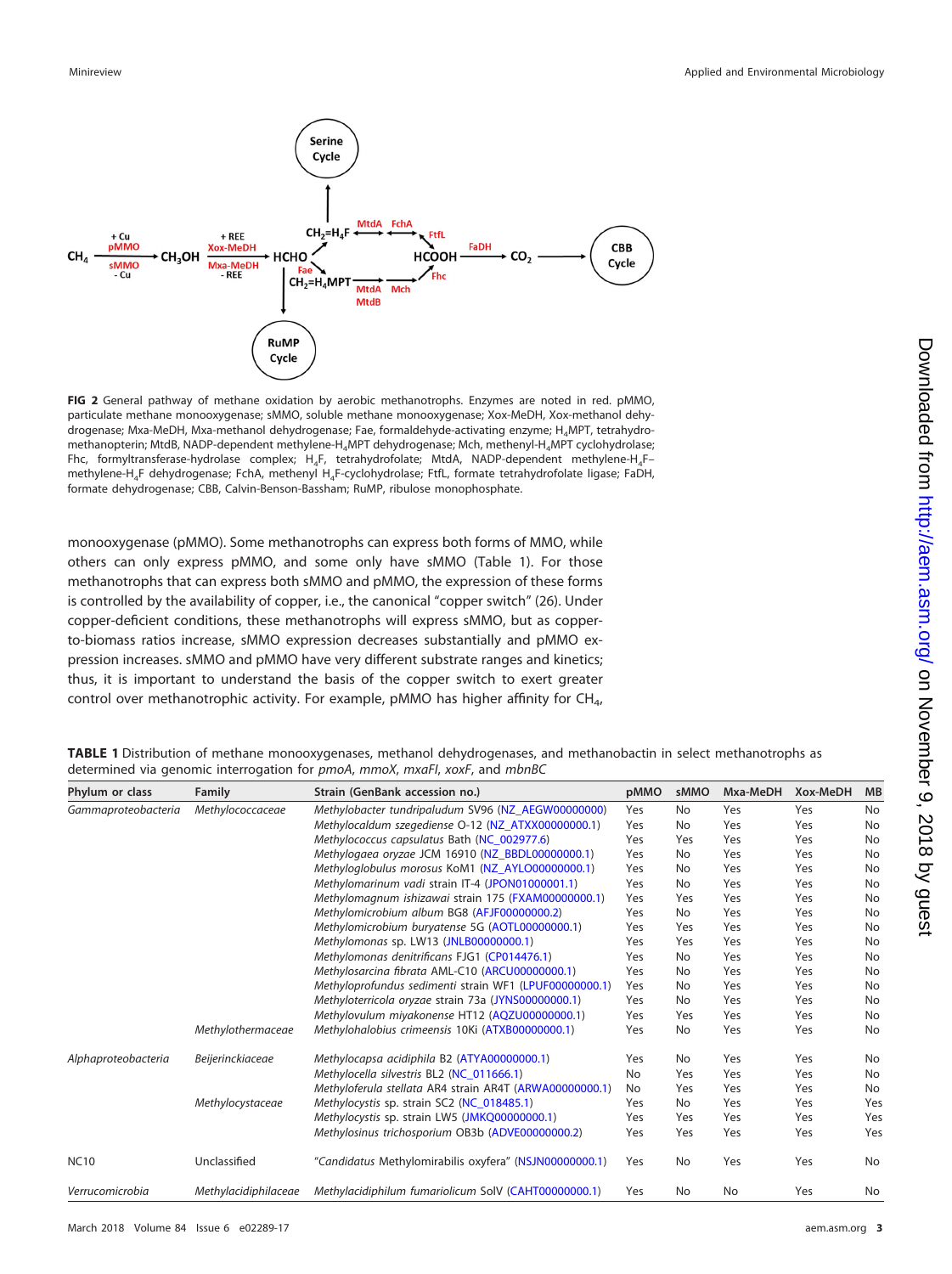while sMMO has a higher maximum  $CH<sub>4</sub>$  turnover rate [\(27\)](#page-13-3). sMMO also has a wider substrate range, being able to oxidize alkanes up to  $C_{8}$ , as well as ethers, cyclic alkanes, and aromatic hydrocarbons [\(28,](#page-13-4) [29\)](#page-13-5). pMMO can oxidize alkanes up to  $C_5$  but not aromatic compounds [\(29\)](#page-13-5). Thus, when applying methanotrophs for the bioremediation of organic pollutants, one must carefully consider what compound(s) is (are) to be degraded. One must also consider long-term methanotrophic viability, as these pollutants typically cannot support methanotrophic growth. Methanotrophs expressing pMMO can be more advantageous than those expressing sMMO for pollutant degradation, i.e., as pMMO has greater specificity for  $CH_{4}$ , it is more effective at turning over the growth substrate (methane) in the presence of nongrowth substrates (i.e., pollutants). These nongrowth substrates are still oxidized, albeit at a lower rate [\(27,](#page-13-3) [30\)](#page-13-6). As such, for some pollutants, it is more appropriate to utilize pMMO-expressing methanotrophs, as these cultures have greater activity over time due to the continued turnover of the growth substrate, methane. Therefore, long-term bioremediation strategies using methanotrophs should carefully consider what pollutant(s) is (are) to be targeted and provide growth conditions to ensure that the appropriate MMO is being expressed.

The copper switch can be explained in part from the metal composition of the two forms of MMO. sMMO is a soluble di-iron monooxygenase and is composed of a hydroxylase, reductase, and a regulatory subunit encoded by the mmo operon. Methane oxidation occurs at a bis- $\mu$ -hydroxo-bridged di-iron center within the hydroxylase [\(31\)](#page-13-7). pMMO, on the other hand, is an integral membrane metalloenzyme composed of three polypeptides arranged in an  $\alpha_3\beta_3\gamma_3$  trimer [\(32](#page-13-8)[–](#page-13-9)[35\)](#page-13-10) and is encoded by the pmo operon. There is some argument as to the active site of pMMO, with several competing models. One model proposes that methane oxidation occurs at a di-copper site in PmoB (the  $\alpha$  subunit of pMMO [\[36\]](#page-13-11)). Abiotic synthesis of a high-valent bis( $\mu$ -oxide) di-copper (III) complex structurally similar to the proposed di-copper site indicates that it may indeed be capable of oxidizing C-H bonds, with bond dissociation energies on the order of 75 kcal  $\cdot$  mol<sup>-1</sup> [\(37\)](#page-13-12), but this is less than the bond dissociation energy of the C-H bond in methane (104 kcal  $\cdot$  mol $^{-1}$ ). Alternatively, density functional theory (DFT) and quantum mechanic/molecular mechanic (QM/MM) analyses suggest that mixed-valent bis( $\mu$ -oxo)Cu(II)Cu(III) and ( $\mu$ -oxo)( $\mu$ -hydroxo)Cu(II)Cu(III) complexes could abstract a hydrogen from methane [\(38\)](#page-13-13). Although Cu(III) has yet to be observed in a metalloenzyme, Cu(III)O<sub>2</sub> complexes are common in synthetic chemistry [\(39\)](#page-13-14) suggesting that it may be biologically possible. Residues for the di-copper site model, however, are not found in some pMMO sequences, e.g., verrucomicrobial pMMOs [\(40\)](#page-13-15), and acetylene, a well-known suicide inhibitor of pMMO labels PmoA, not PmoB [\(41\)](#page-13-16), suggesting that methane oxidation may not occur at this site. Another model proposes that the active site in pMMO is a tricopper Cu(II)Cu(II)( $\mu$ -O)<sub>2</sub>Cu(III) complex site coordinated by residues from PmoA and PmoC (the  $\beta$ - and  $\gamma$ -subunits, respectively [\[42\]](#page-13-17)). In support of this hypothesis, the proponents of this model show that model tricopper complexes can oxidize methane to methanol [\(43\)](#page-13-18). A third model, based on Mössbauer spectroscopy coupled with activity measurements and metal analyses of purified pMMO, suggests that a di-iron site, similar to that found in sMMO and coordinated by residues from PmoA and PmoC, is responsible for methane oxidation [\(44\)](#page-13-19). In support of this argument, it has been found that mutations of the predicted ligands of this site in the very similar membrane-bound hydrocarbon monooxygenase of Mycobacterium NBB4 abolished its activity [\(40\)](#page-13-15).

Despite the dispute as to the exact composition of the active site of pMMO, it is generally agreed that copper is an essential component of the enzyme, as there is an additional metal-binding site in PmoB that contains a single copper [\(45](#page-13-20)[–](#page-13-21)[52\)](#page-13-22). In fact, some evidence suggests that this may play an important role in methane oxidation, e.g., DFT and QM/MM studies indicate that dioxygen could be incorporated with Cu(I) to ultimately create a Cu(III)-oxo species that could convert methane to methanol [\(53\)](#page-13-23). Further, single copper sites have been shown capable of oxidatively cleaving glycosidic bonds [\(54,](#page-13-24) [55\)](#page-13-25), suggesting that a similar mechanism could be used to oxidize methane.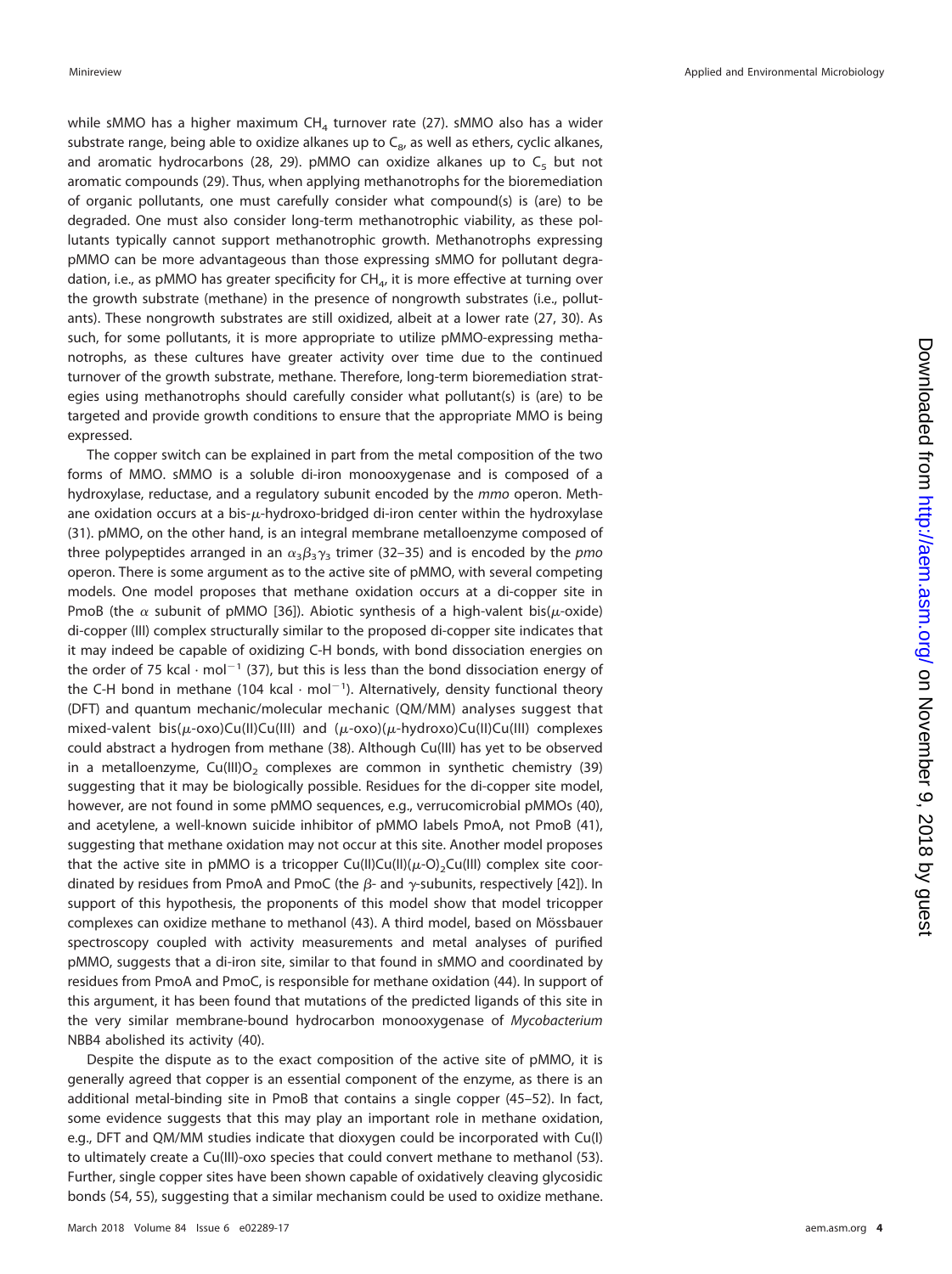

<span id="page-4-0"></span>**FIG 3** Representative primary structures of group I (A) and group II (B) MBs. MBs from M. trichosporium OB3b (A) and Methylocystis strain SB2 (B) are shown [\(65,](#page-14-4) [166\)](#page-16-2). \*, Met7 and Thr5 are absent in a fraction of MB from M. trichosporium OB3b and Methylocystis strain SB2, respectively [\(59,](#page-14-1) [167\)](#page-16-3). Loss of these amino acids does not change metal-binding affinity.

Given the potential widespread industrial application of a biomimetic catalyst capable of converting methane to methanol under ambient pressures and temperatures, there is a great deal of interest in delineating how pMMO oxidizes methane. It is clear, however, that more work must be pursued in characterizing this intriguing enzyme to achieve that goal.

**Characterization of methanobactin, a novel copper binding molecule, or chalkophore.** Methanotrophs clearly respond to copper, and as such, these microbes must have some mechanism to sense and collect copper from the environment. Initial evidence for such machinery came from the characterization of constitutive sMMO mutants (sMMOC) of Methylosinus trichosporium OB3b constructed using random chemical mutagenesis [\(56,](#page-13-26) [57\)](#page-13-27). These mutants had impaired copper uptake compared to the M. trichosporium OB3b wild type, suggesting that methanotrophs can synthesize a copper-complexing agent, or chalkophore ("chalko" is Greek for "copper"). Subsequently, this chalkophore was isolated, purified, and characterized from M. trichosporium OB3b [\(58\)](#page-14-0). This chalkophore, called methanobactin (MB), was found to be a modified polypeptide containing two oxazolone rings with associated thioamide groups that collectively are responsible for copper binding with extremely high affinity (reported binding constants range from  $10^{18}$  to  $10^{58}$  M<sup>-1</sup> and vary depending on the solution conditions and method used to determine affinity [\[59](#page-14-1)[–](#page-14-2)[64\]](#page-14-3)). Subsequently, MBs have been characterized from five other methanotrophs, all grouping in the Alphapro-teobacteria [\(59,](#page-14-1) [65,](#page-14-4) [66\)](#page-14-5). All these forms are small  $\left($  < 1,300 Da) but can be divided into two general groups [\(Fig. 3\)](#page-4-0). Group I MBs have two oxazolone groups, while those in group II have a C-terminal oxazolone ring, with the other ring being either an imidazolone or a pyrazinedione moiety. Group I MBs contain Cys residues in the mature peptide, while those in group II do not. Additionally, a sulfate group is not found in group I MBs but is present in all structurally characterized group II MBs [\(59,](#page-14-1) [64,](#page-14-3) [65\)](#page-14-4).

**Biosynthesis and genetics of methanobactin.** Given the unique structure of MB, it was initially speculated that it was synthesized via a nonribosomal peptide synthase [\(67\)](#page-14-6). However, our subsequent work showed that it was a ribosomally synthesized and posttranslationally modified peptide, with the gene encoding the precursor polypeptide, mbnA, part of a cluster that includes genes either known or suspected to be involved in MB regulation, synthesis, secretion or uptake [\(Fig. 4\)](#page-5-0). Upstream of mbnA is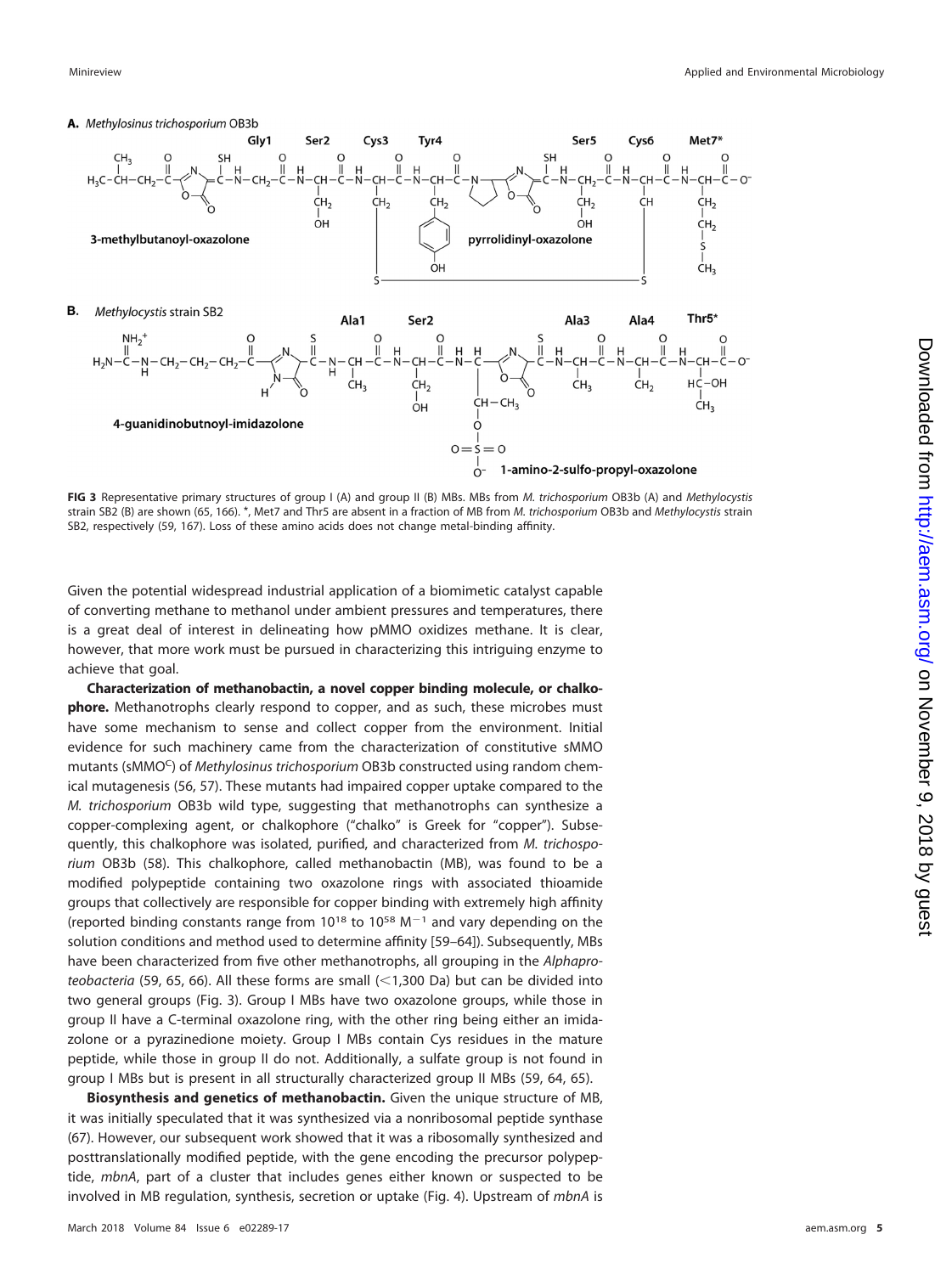

<span id="page-5-0"></span>**FIG 4** Methanobactin gene cluster from M. trichosporium OB3b. ECF, extracytoplasmic function.

mbnT, encoding a TonB-dependent transporter that we have shown is responsible for MB uptake [\(68\)](#page-14-7). Further upstream are  $mbnR$  and  $mbnI$ , encoding a putative membrane sensor and an extracytoplasmic function sigma factor, respectively, that might play a regulatory role in MB biosynthesis. Downstream of mbnA in M. trichosporium OB3b are several other genes (mbnBCMNPH) that are known or suspected to be involved in the biosynthesis of MB from the precursor peptide or in MB secretion.

The sequence of *mbnB* suggests both an S-adenosyl-L-methionine-dependent methyltransferase and a triphosphate isomerase (TIM)-barrel domain (as predicted by Phyre2 [\[69\]](#page-14-8)). This suggests that MbnB may have lyase, hydrolase, methyltransferase, and/or isomerase activity [\(70,](#page-14-9) [71\)](#page-14-10). The sequence of mbnC includes the ligase domain of phosphoribosylformylglycinamidine synthase, as well as a flavodoxin-like fold [\(72\)](#page-14-11). Consistent with this homology, mbnC may be required for the formation of one or both of the heterocyclic rings. mbnM encodes a multidrug and toxin extrusion (MATE) protein and may be responsible for MB secretion [\(64,](#page-14-3) [65,](#page-14-4) [73,](#page-14-12) [74\)](#page-14-13). mbnN is annotated as an aminotransferase that we have shown is critical for the formation of one of the two oxazolone rings in MB of M. trichosporium OB3b [\(75\)](#page-14-14). mbnH encodes a MauG type di-heme cytochrome c peroxidase. In methylotrophic bacteria capable of growth on methylamine, MauG is required for the oxidative modification of two tryptophans into the cofactor tryptophan tryptophylquinone found in methylamine dehydrogenase [\(76](#page-14-15)[–](#page-14-16)[80\)](#page-14-17). No methylamine dehydrogenase-like gene is present in the M. trichosporium OB3b genome (data not shown). Given this and the location of MbnH in the MB-OB3b operon, it appears that MbnH may be involved in oxidative step(s) required for ring formation [\(64\)](#page-14-3). Its partner protein, MbnP, is a metallo-mystery 4-Cys motif protein.

It is difficult to predict using mbnA sequences if any particular microbe has the potential to produce MB; rather, interrogation of genomes for *mbnBC* is much more informative. Using these genes as markers (although, to date, only five forms of MB have been structurally characterized), bioinformatic analyses indicate that other methanotrophs in the Alphaproteobacteria as well as some nonmethanotrophs have genes for MB biosynthesis [\(Table 1\)](#page-2-1) [\(65,](#page-14-4) [73,](#page-14-12) [74,](#page-14-13) [81\)](#page-14-18). Such findings suggest that MB production may be more extensive than currently known.

**Genetic basis for the copper switch.** The mmo operon is composed of six genes, mmoXYBZDC. Of these genes, mmoXYBZC are known to encode peptides of hydroxylase, reductase, and regulatory protein, but the function of mmoD was unknown for many years. Characterization of the sMMO minus deletion mutant (SMDM), where the mmoXYBZDC genes were knocked out in M. trichosporium OB3b [\(82\)](#page-14-19), found that the copper switch was inverted compared to the wild type [\(74\)](#page-14-13). It was thus proposed that MmoD plays a critical role in the copper switch. This conclusion was further supported by others that found an mmoD deletion mutant in Methylomicrobium buryatense had no sMMO activity in the absence of copper [\(83\)](#page-14-20). It should be stressed, however, that although MmoD plays an important role in the copper switch, it is likely that additional elements exist [\(64,](#page-14-3) [74\)](#page-14-13). For example, it appears that MB serves to amplify the magni-tude of the copper switch [\(74\)](#page-14-13). Further, two genes, mmoR and mmoG, have been shown to play key roles in the regulation of expression of the mmo operon and that some sort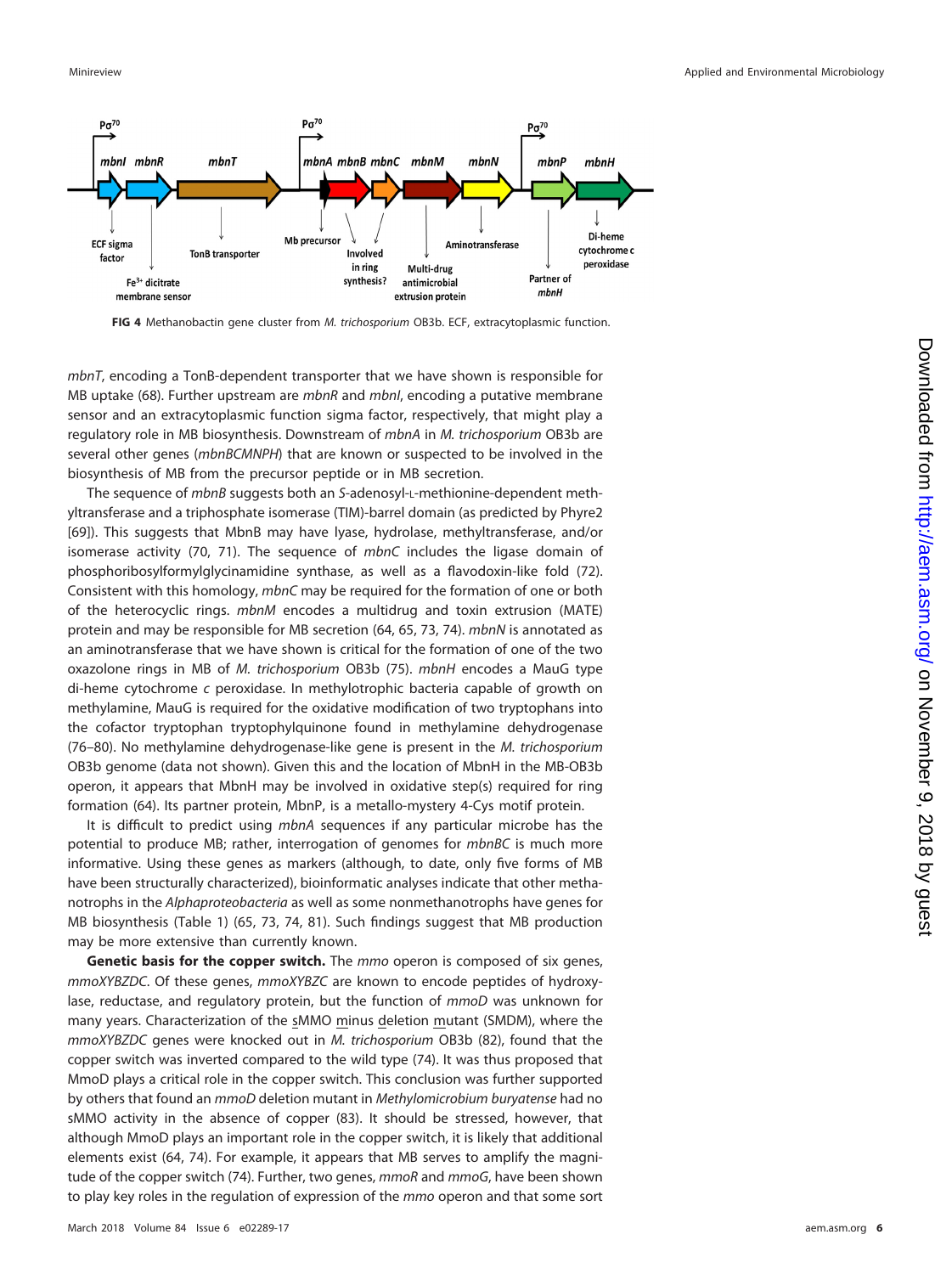of complex may be formed between the products of these genes with methanobactin and/or MmoD. It is also possible that the putative regulatory genes associated with methanobactin, mbnI and mbnR, may play a role in the copper switch. These hypotheses must be treated cautiously, however, as no experimental data have been presented to support them.

**Whole-cell transcriptome response to copper.** Recently, the transcriptome of M. trichosporium OB3b was characterized in the presence and absence of copper with the objective of determining how broadly copper affected gene expression in methanotrophs, and of identifying additional elements of the copper switch [\(84\)](#page-14-21). When M. trichosporium OB3b was grown in the presence of 10  $\mu$ M copper, approximately 100 genes were found to be either significantly up- or downregulated compared to when no copper was added. As expected, this included genes encoding polypeptides of sMMO and pMMO, as well as several putative transcriptional regulators that were significantly repressed in the presence of copper. We speculate that these putative regulatory elements may be involved in the copper switch, but this has yet to be shown.

Other genes were also found to be differentially expressed with respect to copper, including many genes involved in copper homeostasis, indicating that methanotrophs must carefully control copper speciation and distribution to limit the toxicity of copper. For example, it was found that in M. trichosporium OB3b, the expression of genes involved in MB transport and synthesis were repressed when copper was present [\(84\)](#page-14-21). Additionally, two genes encoding recently identified copper storage proteins, Csp1 and Csp2 [\(85,](#page-14-22) [86\)](#page-14-23), as well as cusA, encoding a copper efflux system [\(87\)](#page-14-24), were significantly upregulated in the presence of copper. Such findings indicate careful regulation of copper uptake by M. trichosporium OB3b [\(84\)](#page-14-21). Similar results have been reported for M. capsulatus Bath, with differential expression of c-type cytochromes associated with the cell surface observed, suggesting that these may play a role in copper homeostasis for this methanotroph [\(88,](#page-14-25) [89\)](#page-14-26). Thus, although copper is very important in methanotrophic metabolism, its speciation and distribution must be carefully controlled to limit its inherent toxicity, e.g., its high redox activity and binding to iron-sulfur cluster sites [\(90,](#page-14-27) [91\)](#page-14-28).

#### **IMPLICATIONS OF METHANOBACTIN-METAL INTERACTIONS**

**Microbial competition for copper is regulated by methanobactin.** Given that methanobactin binds copper with extraordinarily high affinity, Chang et al. [\(92\)](#page-14-29) hypothesized that methanotrophs, through the production of methanobactin, could effectively "starve" other microbes for copper. Specifically, denitrifying microbes also require substantial amounts of copper for the activity of the nitrous oxide reductase NosZ [\(93\)](#page-14-30). If this hypothesis is correct, denitrifiers when incubated in the presence of MB would not completely reduce nitrate to dinitrogen; rather, nitrous oxide would be the terminal product. Indeed, when axenic cultures of the denitrifier Pseudomonas stutzeri DCP-Ps1 were examined, very small and transient amounts of  $N_2O$  were observed (~0.01%) of added  $NO<sub>3</sub>$   $^-$ ). When P. stutzeri DCP-Ps1 was incubated either in the presence of M. trichosporium OB3b or purified MB from this methanotroph (MB-OB3b), all added NO $_3^{\rm -}$ was converted to N<sub>2</sub>O, with no further reduction [\(92\)](#page-14-29). Further, when P. stutzeri DCP-Ps1 was incubated in the presence of a mutant of M. trichosporium OB3b incapable of expressing MB,  $N_2O$  production trends were identical to those of axenic cultures of P. stutzeri DCP-Ps1. Similar findings were found with three other denitrifiers that express NosZ [\(92\)](#page-14-29). As methanotrophs and denitrifiers can and do spatially overlap in the environment, these findings indicate that competition for copper may significantly affect net greenhouse gas emissions in situ. That is, the substrates for aerobic methanotrophs are  $CH<sub>4</sub>$  and  $O<sub>2</sub>$  that diffuse toward the oxic-anoxic interface from opposite ends of the oxygen gradient. As a result, the largest abundance of methanotrophs is often found at the oxic-anoxic interfaces in subsurface environments [\(94,](#page-14-31) [95\)](#page-14-32) that are also often a "hot spot" for soil denitrification [\(96\)](#page-15-0).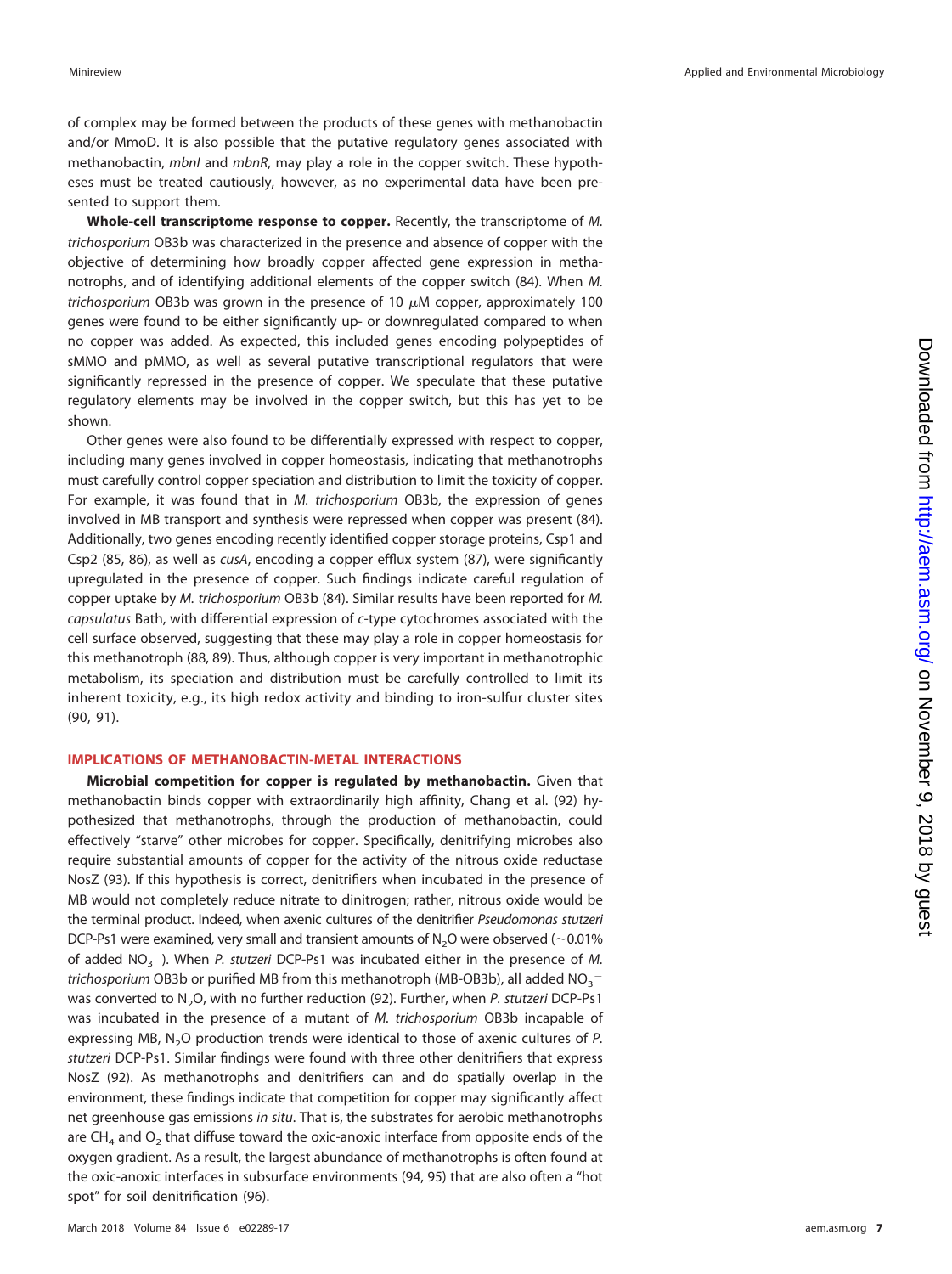In addition, copper competition between methanotrophs and other microbes may limit the activity of other copper-dependent enzymes, e.g., the nitrite reductase NirK and ammonia monooxygenase [\(93,](#page-14-30) [97\)](#page-15-1). Indeed, it has been found that methanobactin can inhibit the activity of NirK in Shewanella loihica [\(92\)](#page-14-29). Additional work in this area is clearly warranted.

**Methanobactin can bind and detoxify mercury.** Methanobactin from M. trichosporium OB3b (MB-OB3b) and Methylocystis strain SB2 (MB-SB2) will bind, in addition to Cu(II), Hg(II), and do so irreversibly, even in the presence of copper [\(98,](#page-15-2) [99\)](#page-15-3). Such irreversible binding appears to be due to the rapid binding of Hg(II), i.e., when we attempted to measure the kinetics of Hg(II) binding by MB-OB3b, over 90% of the Hg(II) added was bound during the 1.8-ms dead time of the stopped flow reactor, and the remaining 10% had an observed binding rate of 640  $\pm$  43  $\cdot$  s<sup>-1</sup> [\(98\)](#page-15-2). Not only was Hg(II) found to be quickly and irreversibly bound by MB-OB3b, it substantially reduced the toxicity of Hg(II) to M. trichosporium OB3b, as well as to other methanotrophs; i.e., methanobactin can act as a general prophylactic and protect the broader microbial community from the toxic effects of mercury. In the case of MB-SB2, Hg(II) binding rates were  $>$ 2,000  $\cdot$  s<sup>-1</sup>, and Hg(II) could displace Cu(I) from the MB-SB2-Cu complex [\(99\)](#page-15-3).

We have also shown methanobactin can bind methylmercury [\(99\)](#page-15-3), suggesting that methanobactin can also control its bioavailability. Indeed, we have found that M. trichosporium OB3b takes up and degrades methylmercury [\(100\)](#page-15-4). This is surprising, as merB, encoding organomercurial lyase, is not present in the genome of M. trichosporium OB3b, indicating that this strain uses another mechanism to demethylate methylmercury. It should also be noted that M. trichosporium OB3b degraded methylmercury at concentrations commonly found in the environment, e.g., nanomolar concentrations [\(100\)](#page-15-4). MerB has a much weaker affinity for methylmercury ( $\mathsf{K}_m$  of 500  $\mu$ M) [\(101\)](#page-15-5), and as a result, methanotroph-mediated methylmercury degradation may have great environmental significance.

Not all methanotrophs, however, can degrade methylmercury. Specifically, Methylococcus capsulatus Bath was found to sorb substantial amounts of methylmercury, but it did not degrade it. Genes encoding methanobactin biosynthesis are not found in M. capsulatus Bath. Rather, M. capsulatus Bath relies on a surface-bound protein with a tryptophan converted to a kynurenine (MopE) and a secreted form of it (MopE\*) for copper binding [\(102](#page-15-6)[–](#page-15-7)[105\)](#page-15-8). It thus appears that methylmercury degradation by methanotrophs requires that the cells first express methanobactin. This hypothesis was tested by examining methylmercury degradation by Methylocystis strain SB2 (capable of expressing MB) as well as two mutant strains of M. trichosporium OB3b defective in methanobactin production. Methylocystis strain SB2 degraded methylmercury, whereas MB-defective strains did not, showing that MB is required for methanotrophic-mediated methylmercury degradation. Methanobactin, although necessary, is not sufficient for methylmercury degradation by methanotrophs. When methylmercury was incubated with purified MB-OB3b, no appreciable methylmercury degradation was observed [\(100\)](#page-15-4). This suggests that methanobactin served as a means of bringing methylmercury into the cell, where it is degraded by an as-yet-unknown mechanism.

## **FUNCTION OF RARE-EARTH ELEMENTS IN METHANOTROPHS**

It is well known that microbial physiology requires a broad suite of metals, but some metals historically have been viewed as having little if any biological relevance. Prime examples of such metals are the rare-earth elements. These metals, despite being characterized as rare, are actually quite abundant in Earth's crust, e.g., the average abundance of cerium is 66  $\mu$ g · g<sup>-1</sup>, similar to that for zinc and copper [\(106\)](#page-15-9). These elements, however, are typically found in extremely insoluble forms, e.g., oxides, sulfides, carbonates, and phosphates [\(107\)](#page-15-10). Given their poor solubility, the lack of any identified biological mechanisms for uptake, and the fact that they had no established biological function, it was commonly presumed that these elements were nonessential. Despite this prevailing dogma, studies from as early as 1961 showed that some microbes could sequester large amounts of some of these metals [\(108\)](#page-15-11). Further, it was speculated over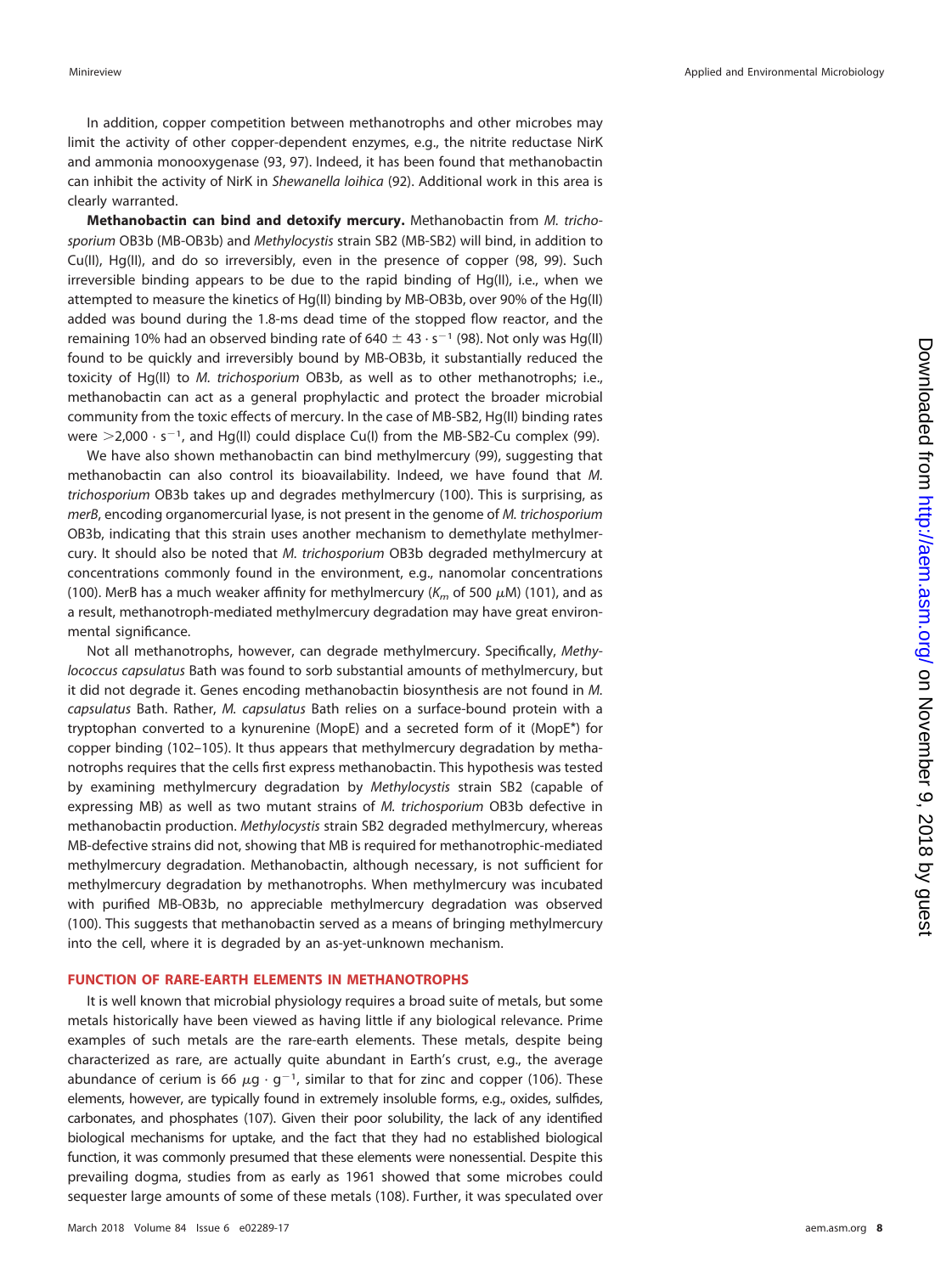10 years ago that enzymes containing rare-earth elements would be catalytically superior to enzymes containing chemically similar calcium, as rare-earth elements are much stronger Lewis acids than calcium and thus are likely much more efficient catalysts for hydrolysis [\(109\)](#page-15-12).

**REEs and methanol dehydrogenase.** Methanol oxidation is carried out by methanol dehydrogenase (MeDH). Initial characterization of MeDH found it to be a heterotetramer composed of two subunits, the large subunit MxaF (65 kDa) and the small subunit Mxal (8.5 kDa). MxaF contains pyrroloquinoline quinone (PQQ) and  $Ca^{2+}$  as catalytic cofactors [\(110](#page-15-13)[–](#page-15-14)[113\)](#page-15-15). Subsequently, a homolog to  $mxaF$ , termed xoxF, was found in the methylotrophs Paracoccus denitrificans and Methylobacterium extorquens AM1 [\(114,](#page-15-16) [115\)](#page-15-17). A sequence comparison revealed that most amino acid residues involved in PQQ and calcium binding in mxaF were conserved in xoxF, indicating that it was likely involved in methanol oxidation [\(114,](#page-15-16) [116\)](#page-15-18). Early mutagenesis studies of xoxF in methylotrophs, however, showed either no effect or some reduction in growth on methanol [\(115,](#page-15-17) [116\)](#page-15-18), presumably due to the coexistence of  $mxaF$  in the microbes examined. The deletion of xoxF in Rhodobacter sphaeroides, however, caused the resulting mutant to be unable to grow on methanol, as  $R$ . sphaeroides does not have  $mxaF$ , showing that Xox-MeDH is a true MeDH [\(117\)](#page-15-19).

Despite this clear finding, characterization of Xox-MeDH was initially quite challenging, as its expression was typically very low, and active preparations were difficult, if not impossible, to create [\(118,](#page-15-20) [119\)](#page-15-21). A critical breakthrough in the characterization of Xox-MeDH came from the observation that its activity was dependent on the presence of REEs [\(120](#page-15-22)[–](#page-15-23)[123\)](#page-15-24). Specifically, Xox-MeDH activity increased  $\sim$  5- to 10-fold with addition of lanthanum in the growth medium of the methylotrophs Methylobacterium radiotolerans and Methylobacterium extorquens AM1 [\(120,](#page-15-22) [122\)](#page-15-23). Further, purified Xox-MeDH from M. extorquens AM1 was found to predominantly contain lanthanum [\(122\)](#page-15-23). Subsequently, it was discovered that growth of the acidophilic methanotroph Methylacidiphilum fumariolicum SolV, which can express Xox-MeDH but not Mxa-MeDH, was strictly dependent on the addition of REEs, with growth stimulated the greatest with "light" REEs (i.e., lanthanum, cerium, praseodymium, and neodymium). As found in M. extorquens AM1, purified Xox-MeDH from M. fumariolicum SolV also contained a rare-earth element [\(123\)](#page-15-24).

In rapid succession, a number of papers documented that the expression of Mxa-MeDH and Xox-MeDH in a variety of methanotrophs and methylotrophs was strongly dependent on the availability of REEs, primarily light REEs [\(124](#page-15-25)[–](#page-15-26)[128\)](#page-15-27). In the absence of REEs, little expression of xox genes was observed, while the expression of mxa genes was high. In the presence of REEs, however, the expression of xox genes increased significantly, while the expression of mxa genes decreased. That is, in addition to the copper switch controlling the expression of pMMO/sMMO, there is an "REE switch" regulating the expression of Mxa-MeDH/Xox-MeDH. These switches appear to have some overlap, with the copper switch capable of "overriding" part of the REE switch in at least one methanotroph. Specifically, when M. trichosporium OB3b was grown in the presence of copper, little repression of mxaF expression by REEs was observed, although substantial (>2 orders of magnitude) repression was observed when REEs were added in the absence of copper. The expression of xoxF, however, was not significantly different when REEs were added in the absence or presence of copper [\(125\)](#page-15-28).

**Microbial uptake of REEs.** Although REEs clearly are taken up (as evidenced by the response of many methanotrophs and methylotrophs to these metals), the mechanism(s) is (are) unknown. Such uptake is particularly challenging, for as noted earlier, REEs are noted by their very low dissolution in water, e.g., CePO<sub>4</sub> has a solubility of  $10^{-23}$  g per 100 g of water [\(129\)](#page-15-29). Nonetheless, there are several possibilities as to how REEs are collected: (i) adventitious leaching of REEs via secretion of low-molecularweight organic acids, inorganic acids, and/or metal-binding compounds, such as siderophores or chalkophores that dissolve cerium-containing minerals [\(130](#page-15-30)[–](#page-15-31)[137\)](#page-15-32); (ii) secretion of a specific REE-binding compound; and/or (iii) uptake of rare-earth elements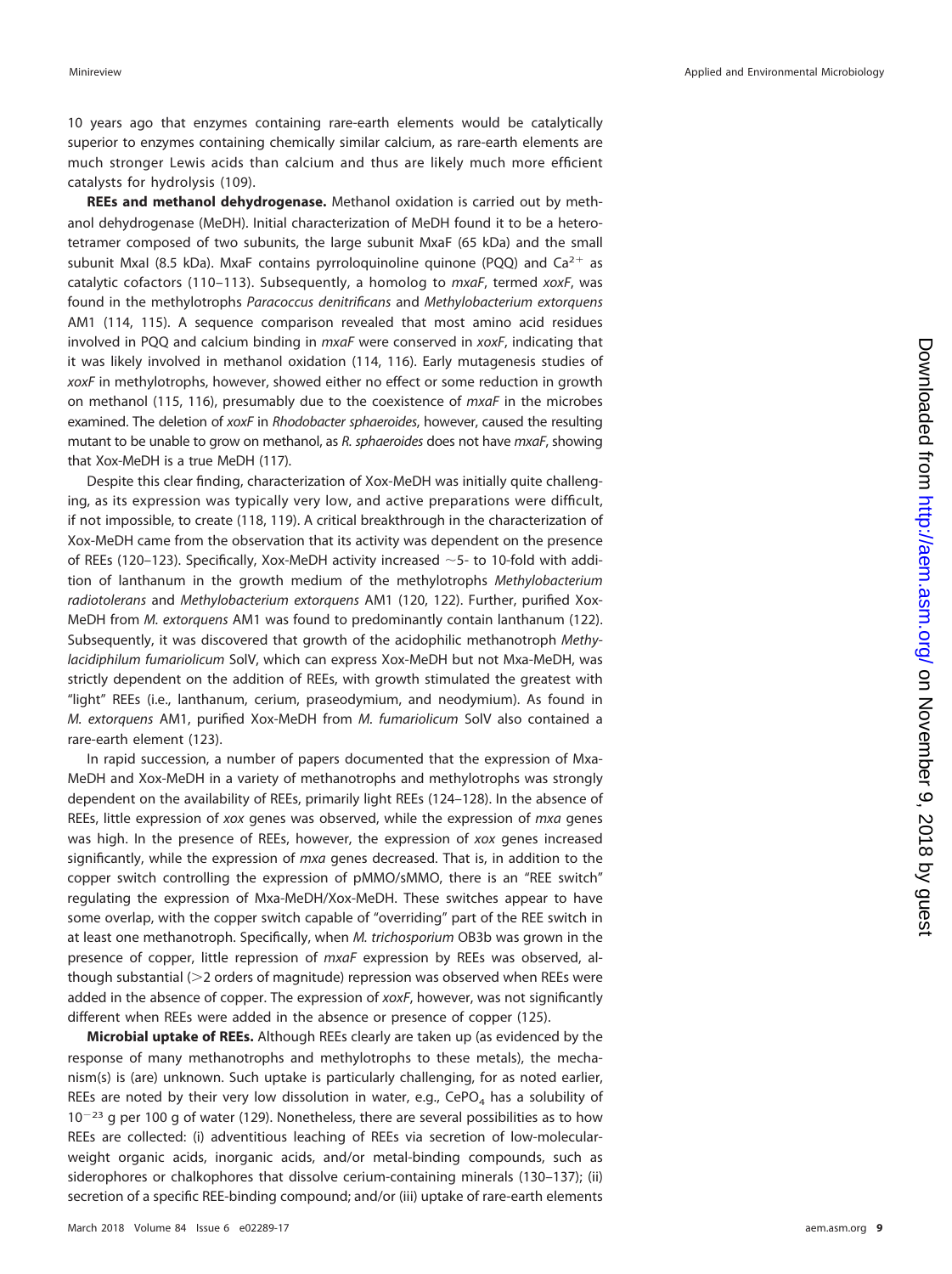as REE-phosphates via systems, such as the  $P_i$  transport system (Pit). This low-affinity high-velocity system is used by many microbes for phosphate uptake and has been shown to control the accumulation of metals, such as zinc [\(138](#page-16-4)[–](#page-16-5)[140\)](#page-16-6). None of these possibilities can be excluded at this time. Methanotrophs are known to produce both chalkophores and siderophores [\(141\)](#page-16-7), and these may be partially responsible for increasing the bioavailability of cerium. Further, it was discovered over 40 years ago that methanotrophs produce a number of water-soluble pigments that may include novel metalbinding compounds [\(142\)](#page-16-8). Methanotrophs have also been shown to produce lowmolecular-weight organic acids under microaerobic conditions [\(143\)](#page-16-9), suggesting that this may play a role in the leaching of rare-earth elements. Finally, a preliminary review of the genome of M. trichosporium OB3b indicates that this strain does indeed have the  $P_i$  transport system (data not shown). It may be that one system or some combination of these systems is used for rare-earth element collection by methanotrophs. As REEs are difficult to purify, elucidation of the mechanism by which methanotrophs take up rare-earth elements may have significant industrial application [\(144\)](#page-16-10).

**Genetic basis of the REE switch.** There is a great deal yet to be learned about the basis of the REE switch, but work from the University of Washington has begun to address this issue, i.e., Chu et al. [\(145\)](#page-16-11) found that a histidine kinase, MxaY, is a key part of the REE switch. The deletion of  $mxaY$  abolishes the response of  $mxaF$  and  $xoxF$  in M. buryatense to lanthanum. It further appears that MxaY controls the expression of the mxa and xox genes by at least partially controlling expression of another response regulator, MxaB, although it is still unknown if MxaY and MxaB directly interact or if there are other components to the REE switch.

To identify what, if any, other elements make up the REE switch, the transcriptome of M. trichosporium OB3b was characterized in the presence and absence of cerium [\(84\)](#page-14-21). Using stringent cutoff criteria of a  $\log_2$ I-fold change of  $>1.5$  and a Benjamini-Hochberg-adjusted P value of  $\leq 1 \times 10^{-3}$ , one putative sigma factor was found to be upregulated in the presence of cerium, suggesting that it may also play a part in the REE switch [\(84\)](#page-14-21). Interestingly, when using these strict criteria, mxaY and mxaB expression was not found to vary with the presence of cerium. If, however, a more relaxed (but still stringent) criteria of a  $\log_2$ -fold change of  $>$ 1 and a Benjamini-Hochberg-adjusted P value of  $\leq 1 \times 10^{-3}$  were used, mxaY and mxaB expression was found to be repressed when cerium was added, supporting the conclusion of Chu et al. [\(145\)](#page-16-11).

Interestingly, although the expression of Mxa-MeDH and Xox-MeDH in methanotrophs is strongly controlled by the availability of REEs, it appears that the REE switch is limited to these forms of MeDH. That is, in a comparison of the transcriptome of M. *trichosporium* OB3b grown in the presence of 25  $\mu$ M cerium versus 0  $\mu$ M cerium, the expression of only a small number of genes not involved in either Mxa-MeDH or Xox-MeDH had differential expression [\(84\)](#page-14-21). Perhaps most interesting was that the expression of genes involved in the conversion of formaldehyde to formate via the tetrahydromethanopterin and tetrahydrofolate pathways was not affected by the presence or absence of cerium. Such a finding is intriguing, as it has been shown that Xox-MeDH not only can bind methanol with very high affinity, it can also oxidize formaldehyde, indicating that Xox-MeDH transforms methanol directly to formate [\(146\)](#page-16-12). For methanotrophs that rely on the CBB cycle for carbon fixation, such a phenomenon is of little consequence, as formate can be oxidized further to  $CO<sub>2</sub>$ . Methanotrophs that rely on the ribulose monophosphate (RuMP) or serine cycle for carbon assimilation, however, must produce formaldehyde for growth. For example, methanotrophs, such as M. trichosporium OB3b, that utilize the serine cycle convert formaldehyde to methylene tetrahydrofolate that is then inserted into the serine cycle. Methylene tetrahydrofolate, however, can also be formed via the condensation of formate with tetrahydrofolate, followed by subsequent reduction to methylene tetrahydrofolate [\(Fig. 2\)](#page-2-0). In this pathway, formate is first converted to formyl-tetrahydrofolate via the formate tetrahydrofolate ligase (Ftfl). Formyl-tetrahydrofolate is then reduced to methylene tetrahydrofolate via a two-step process mediated by methenyltetrahydrofolate cyclohydrolase (FchA) and methylene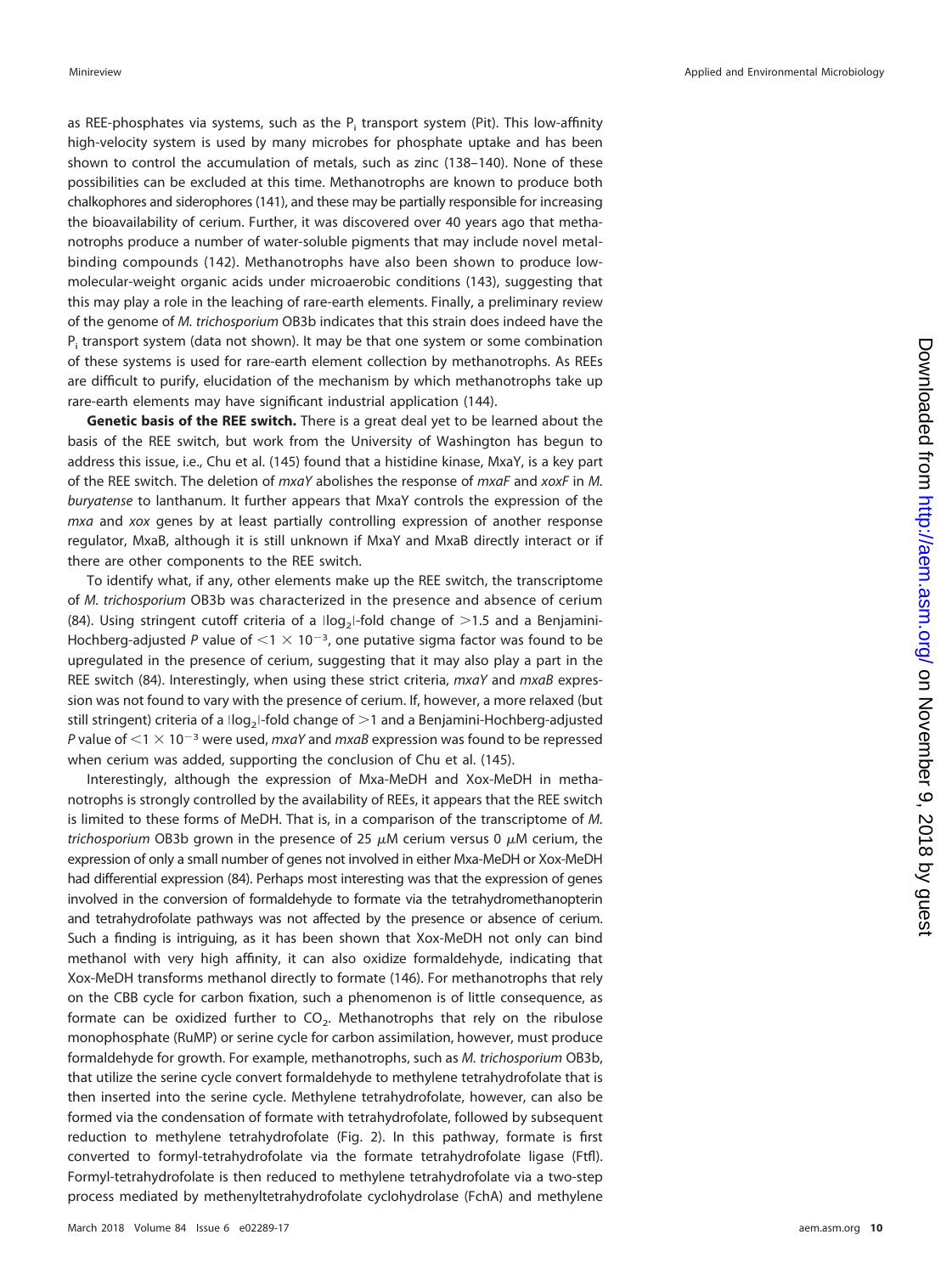tetrahydrofolate dehydrogenase (MtdA). Genes encoding all of these steps (ftfl, fchA, and *mtdA*), however, were not upregulated when *M. trichosporium* OB3b was grown in the presence of cerium [\(84\)](#page-14-21), suggesting that either these enzymes are highly active or that formate is not the primary product of methanol oxidation by Xox-MeDH in M. trichosporium OB3b. It has been suggested that Xox-MeDH may, depending on the microbe, release formaldehyde rather than formate [\(146\)](#page-16-12). Probing the metabolome of M. trichosporium OB3b and other methanotrophs that rely on either the RuMP or serine pathway and that are solely expressing Xox-MeDH is likely to be very informative in resolving the product(s) of Xox-MeDH in vivo for these methanotrophs.

**Environmental significance of Xox-methanol dehydrogenase.** Recently, it has been shown that not only are genes encoding Xox-MeDH common to many environmental samples (e.g., see references [147](#page-16-13)[–](#page-16-14)[153\)](#page-16-15), they exhibit much greater diversity than Mxa-MeDHs [\(146\)](#page-16-12). Such findings mean that REE-containing MeDHs might in fact be more environmentally relevant than the "classical" or earlier-characterized Mxa-MeDH. Indeed, methanotrophs have been found to possess only Xox-MDH and not Mxa-MDH [\(Table 1\)](#page-2-1) [\(154](#page-16-16)[–](#page-16-17)[158\)](#page-16-18). Further, recent findings show that not only is xoxF widespread in marine environments [\(147\)](#page-16-13), it is one of the most abundant transcripts found in marine methylotrophs [\(159\)](#page-16-19). In addition, dissolved amounts of light REEs substantially decreased in the methane plume associated with the Deepwater Horizon blowout of 2010, and methane consumption correlated with light-REE depletion [\(160\)](#page-16-20). Collectively, these data strongly imply that Xox-MeDH may be the predominant form of MeDH expressed in situ, suggesting that it confers a selective advantage over the Mxa-MeDH for growth on  $C_1$  compounds. Indeed, it has been shown that when expressing Xox-MeDH, the methanotroph Methylobacter tundripaludum did not excrete methanol, but it did to a level of 1.24 mM when Mxa-MeDH was expressed, likely due to the poorer affinity for methanol exhibited by the Mxa-MeDH [\(161\)](#page-16-21). As such, the expression of Xox-MeDH could improve methanotrophic growth yield and/or carbon conversion efficiency by limiting the loss of methanol.

## **WHAT ARE THE ENVIRONMENTAL ROLES OF THE COPPER AND REE SWITCHES?**

Although the copper switch is evident in the laboratory, it is less clear what benefit(s) it might provide for methanotrophic growth in situ. One can speculate that when methane is plentiful, methanotrophic biomass will increase, reducing the overall copper-to-biomass ratio, thereby inducing the expression of sMMO, which has a higher turnover rate of methane but weaker affinity than pMMO [\(27\)](#page-13-3). Conversely, if methane concentrations are low, methanotrophic growth would be expected to be reduced, resulting in diminished overall biomass. Methanotrophs that express the copper switch, however, may continue to predominate by expressing pMMO under these conditions. A question, however, that has been largely ignored in the scientific literature is why do so few known methanotrophs have the copper switch, particularly if one accepts the hypothesis that it provides greater flexibility for these methanotrophs to thrive under varied methane availabilities? This cannot be unequivocally answered at this time, but it may be that the copper switch comes at some fitness cost, preventing methanotrophs exhibiting it from effectively competing with other methanotrophs that only express one form of MMO when methane concentrations are at the extremes (i.e., very low or very high).

For the REE switch, as mentioned earlier, there is clear evidence that the expression of Xox-MeDH can be advantageous to methanotrophs, as it can limit the loss of methanol [\(161\)](#page-16-21). As such, it would appear that Xox-MeDH expression in situ would provide methanotrophs with a competitive advantage, especially as REEs are common, as noted earlier [\(106\)](#page-15-9). However, in simple two-member communities where a methanotroph (Methylobacter tundripaludum) was incubated in the presence of a methylotroph (either Methylotenera mobilis 13 or M. mobilis JW8) with methane provided as the sole carbon source and in the presence of 30  $\mu$ M lanthanum (as a representative REE), Mxa-MeDH expression by M. tundripaludum increased and Xox-MeDH expression decreased compared to when Methylobacter tundripaludum was grown axenically in the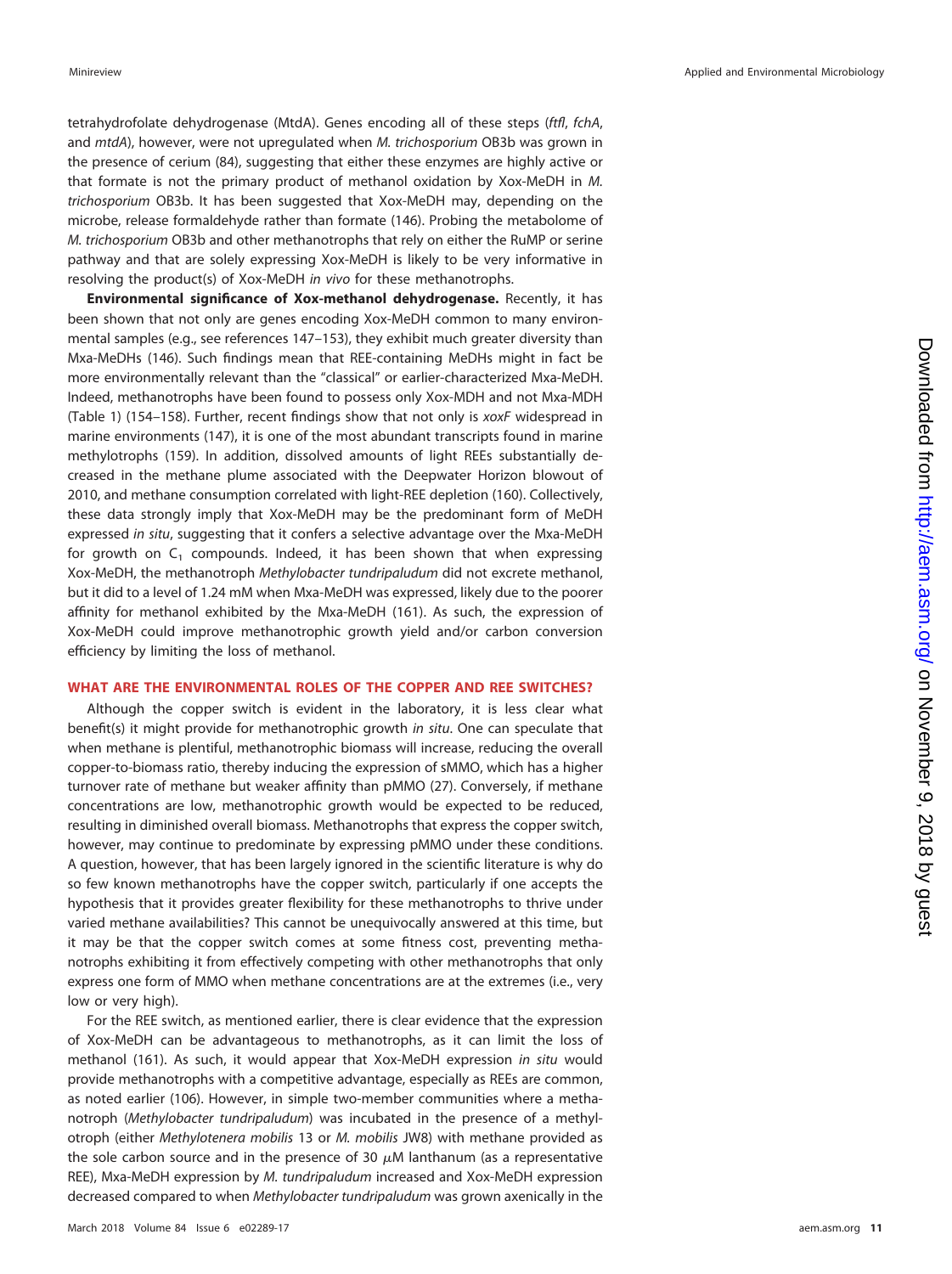presence of lanthanum [\(161\)](#page-16-21). It appears that the methylotroph, through the secretion of some soluble compound(s), either limited REE uptake by methanotrophs, or that this compound(s) acted as some signal to override the REE switch. Clearly, in these systems, it is beneficial for the methylotroph to induce the expression of Mxa-MeDH in the methanotrophs to increase methanol secretion and allow cross-feeding to occur. What is less clear is what if any benefit does the methanotroph receive in kind? It has been reported that methane oxidation by a single methanotroph (Methylomonas methanica) increased in artificial mixed communities with increasing heterotroph richness [\(162\)](#page-16-22), suggesting that the heterotrophs provide some metabolite(s) that promotes methanotrophic growth, e.g., perhaps cobalamin that can stimulate methanotrophic growth [\(163\)](#page-16-23). It may be that having the flexibility to express either form of MeDH enables methanotrophs to more positively interact with important microbial partners to the benefit of all.

## **CONCLUSIONS**

Methanotrophy continues to offer up surprises, and the recent findings of multiple metal switches in these intriguing microbes provide new opportunities to manipulate these microbes for a variety of opportunities. Despite our expanded knowledge on metal-methanotroph interactions, there is still much we do not know, including the following questions.

**What is the complete basis of both the copper switch and REE switch in methanotrophs?** Such information could be generated via selective knockouts of suspected regulatory genes identified via transcriptomic analyses. Can we then manipulate these switches in some way to enhance methane valorization? Elucidation of these switches could also be of use in synthetic biology by expanding the "toolbox" available for the construction of robust genetic circuits with unique input parameters.

**What genes are required for methanobactin biosynthesis from a precursor polypeptide?** A two-pronged approach could be used here. First, methanotrophic mutants could be created where individual genes suspected to be involved in MB biosynthesis are knocked out, followed by characterization of MB intermediates made by these mutants. With such information, the biosynthetic pathway of MB could be reconstructed, and indeed, work has begun using this approach [\(75\)](#page-14-14). Second, heterologous expression of MB could be attempted where various combinations of genes known or suspected to be involved in MB biosynthesis are inserted in hosts, such as Escherichia coli.

**How is methylmercury degraded by methanotrophs expressing methanobactin?** Stable isotope labeling of methylmercury to follow products of methylmercury degradation would be very useful here, as well as knockouts of gene(s) suspected to be involved. Once the mechanism of methanotrophic-mediated methylmercury degradation is identified, this could then be used as a signature to determine how prevalent such an ability is in situ.

**How widespread is copper competition** *in situ***?** How does this impact the emissions of not only methane but also nitrous oxide? Future studies should consider a combination of simple soil microcosm studies where methanotrophs and denitrifiers are cocultured to delineate methanotroph-denitrifier competition for copper, as well as more complex field studies where activities of these microbes are carefully monitored and correlated to net emissions of both methane and nitrous oxide.

**How do methanotrophs collect REEs that most commonly are found in extremely insoluble forms?** As noted, there are several possibilities, but at this moment, it is still unclear what the mechanism(s) may be. One strategy to begin identifying the mechanism could be to incubate methanotrophs in the presence of different dissolved concentrations of REEs, e.g., REEs in the presence/absence of chelating agents, such as nitrilotriacetic acid, and then compare metal uptake as well as the transcriptome/ proteome of these cultures. Doing so may generate clues as to the putative REE uptake system. If this is successful, it may be possible to use this information to enhance the extraction/purification of REEs.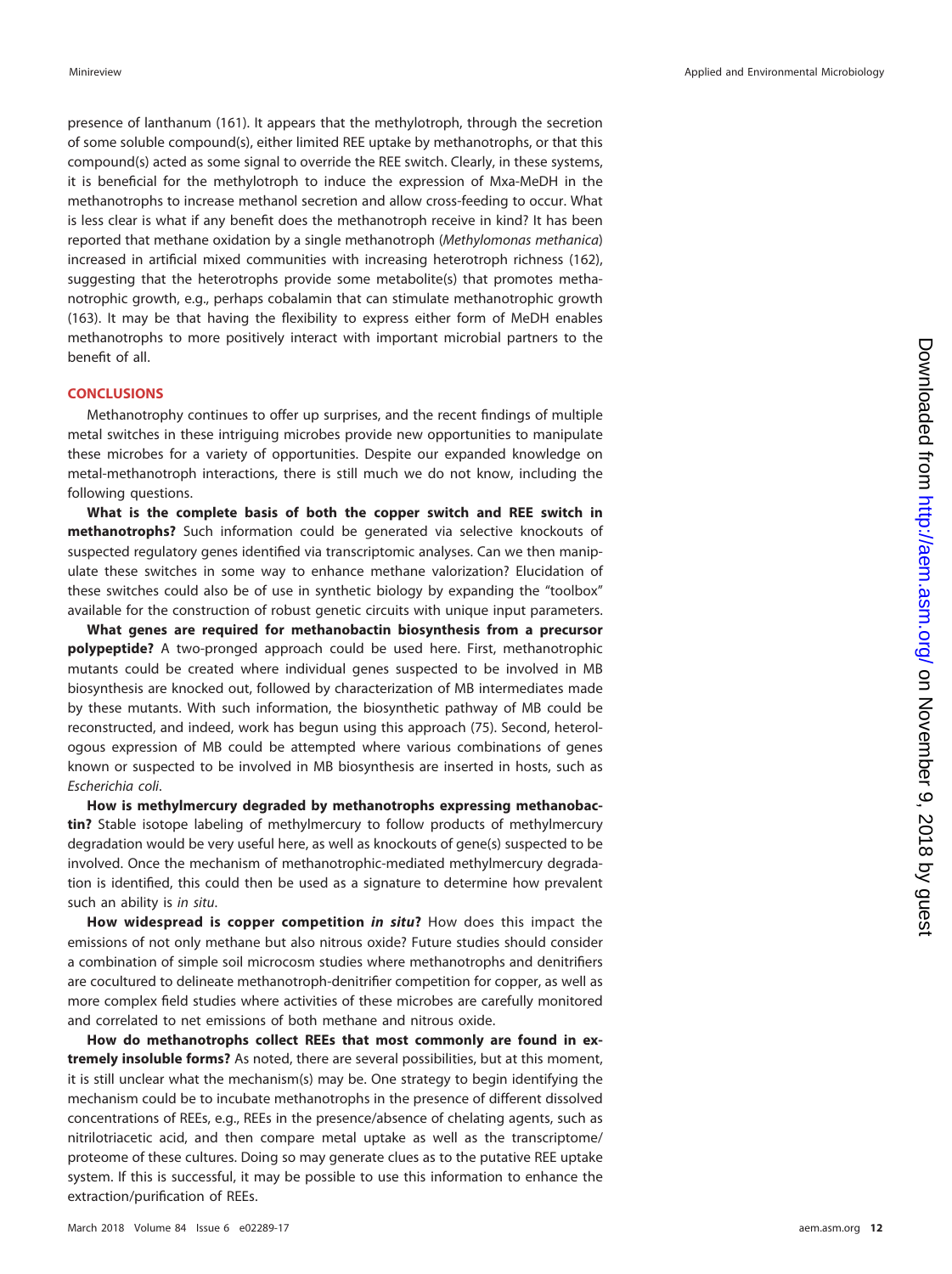Answering these questions, although likely to be challenging, is also likely to be of great value.

### **ACKNOWLEDGMENTS**

This work was supported by grants from the Helmholtz Zentrum München, the University of Michigan Office of Research, the National Science Foundation (grant 1724744), and the Department of Energy (grant DE-SC0018059). This research was also supported by the C1 Gas Refinery Program through the National Research Foundation of Korea (NRF) funded by the Ministry of Science and ICT (grant NRF-2015M3D3A1A01064882).

### **ADDENDUM IN PROOF**

After revising the manuscript, L. Cao, O. Caldararu, A. C. Rosenzweig, and U. Ryde published an article (Angew Chem Int Ed 57:162–166, 2018, [https://doi.org/10.1002/](https://doi.org/10.1002/anie.201708977) [anie.201708977\)](https://doi.org/10.1002/anie.201708977) concluding, using quantum refinement studies, that the proposed di-copper active site of pMMO [\(36\)](#page-13-11) does not exist in the crystal structure of this enzyme. Rather, this site is best modeled as a mono-copper site. As such, we believe it important to reiterate that much more work is required to understand the mechanism of methane oxidation by pMMO.

#### <span id="page-12-0"></span>**REFERENCES**

- 1. Kalyuzhnaya MG, Puri AW, Lidstrom ME. 2015. Metabolic engineering in methanotrophic bacteria. Metab Eng 29:142–152. [https://doi.org/10](https://doi.org/10.1016/j.ymben.2015.03.010) [.1016/j.ymben.2015.03.010.](https://doi.org/10.1016/j.ymben.2015.03.010)
- <span id="page-12-4"></span>2. Op den Camp HJM, Islam T, Stott MB, Harhangi HR, Hynes A, Schouten S, Jetten MSM, Birkeland NK, Pol A, Dunfield PF. 2009. Environmental, genomic and taxonomic perspectives on methanotrophic Verrucomicrobia. Environ Microbiol Rep 1:293–306. [https://doi.org/10.1111/j.1758](https://doi.org/10.1111/j.1758-2229.2009.00022.x) [-2229.2009.00022.x.](https://doi.org/10.1111/j.1758-2229.2009.00022.x)
- 3. Strong PJ, Xie S, Clarke WP. 2015. Methane as a resource: can the methanotrophs add value? Environ Sci Technol 49:4001– 4018. [https://](https://doi.org/10.1021/es504242n) [doi.org/10.1021/es504242n.](https://doi.org/10.1021/es504242n)
- <span id="page-12-1"></span>4. Strong PJ, Kalyuzhnaya M, Silverman J, Clarke WP. 2016. A methanotrophbased biorefinery: potential scenarios for generating multiple products from a single fermentation. Bioresour Technol 215:314 –323. [https://doi](https://doi.org/10.1016/j.biortech.2016.04.099) [.org/10.1016/j.biortech.2016.04.099.](https://doi.org/10.1016/j.biortech.2016.04.099)
- <span id="page-12-3"></span><span id="page-12-2"></span>5. Semrau JD, DiSpirito AA, Yoon S. 2010. Methanotrophs and copper. FEMS Microbiol Rev 34:496 –531. [https://doi.org/10.1111/j.1574-6976](https://doi.org/10.1111/j.1574-6976.2010.00212.x) [.2010.00212.x.](https://doi.org/10.1111/j.1574-6976.2010.00212.x)
- 6. Knief C. 2015. Diversity and habitat preferences of cultivated and uncultivated aerobic methanotrophic bacteria evaluated based on pmoA as molecular marker. Front Microbiol 6:1346. [https://doi.org/10](https://doi.org/10.3389/fmicb.2015.01346) [.3389/fmicb.2015.01346.](https://doi.org/10.3389/fmicb.2015.01346)
- <span id="page-12-5"></span>7. Dunfield PF, Yuryev A, Senin P, Smirnova AV, Stott MB, Hou S, Ly B, Saw JH, Zhou Z, Ren Y, Wang J, Mountain BW, Crowe MA, Weatherby TM, Bodelier PL, Liesack W, Feng L, Wang L, Alam M. 2007. Methane oxidation by an extremely acidophilic bacterium of the phylum Verrucomicrobia. Nature 450:879 – 882. [https://doi.org/10.1038/nature06411.](https://doi.org/10.1038/nature06411)
- <span id="page-12-11"></span>8. Anvar SY, Frank J, Pol A, Schmitz A, Kraaijeveld K, den Dunnen JT, Op den Camp HJ. 2014. The genomic landscape of verrucomicrobial methanotroph Methylacidiphilum fumariolicum SolV. BMC Genomics 15:914 –926. [https://doi.org/10.1186/1471-2164-15-914.](https://doi.org/10.1186/1471-2164-15-914)
- 9. Bowman JP, McCammon SA, Skerratt JH. 1997. Methylosphaera hansonii gen. nov., sp. nov., a psychrophilic, group I methanotroph from Antarctic marine-salinity, meromictic lakes. Microbiology 143:1451–1459. [https://doi.org/10.1099/00221287-143-4-1451.](https://doi.org/10.1099/00221287-143-4-1451)
- 10. Kaluzhnaya M, Khmelenina V, Eshinimaev B, Suzina N, Nikitin D, Solonin A, Lin JL, McDonald I, Murrell C, Trotsenko Y. 2001. Taxonomic characterization of new alkaliphilic and alkalitolerant methanotrophs from soda lakes of the Southeastern Transbaikal region and description of Methylomicrobium buryatense sp. nov. Syst Appl Microbiol 24:166 –176. [https://doi.org/10.1078/0723-2020-00028.](https://doi.org/10.1078/0723-2020-00028)
- <span id="page-12-12"></span>11. Islam T, Jensen S, Reigstad LJ, Larsen Ø, Birkeland N-K. 2008. Methane oxidation at 55°C and pH 2 by a thermoacidophilic bacterium belonging to the Verrucomicrobia phylum. Proc Natl Acad Sci U S A 105: 300 –304. [https://doi.org/10.1073/pnas.0704162105.](https://doi.org/10.1073/pnas.0704162105)
- 12. Omelchenko MV, Vasilyeva LV, Zavarzin GA. 1993. Psychrophilic metha-

notroph from tundra soil. Curr Microbiol 27:255–259. [https://doi.org/](https://doi.org/10.1007/BF01575988) [10.1007/BF01575988.](https://doi.org/10.1007/BF01575988)

- <span id="page-12-6"></span>13. Omel'chenko MV, Vasil'eva LV, Zavarzin GA, Savel'eva ND, Lysenko AM, Mityushina LL, Khmelenina VN, Trotsenko YA. 1996. A novel psychrophilic methanotroph of the genus Methylobacter. Microbiology 65: 339 –343.
- <span id="page-12-7"></span>14. Pol A, Heijmans K, Harhangi HR, Tedesco D, Jetten MSM, Op den Camp HJM. 2007. Methanotrophy below pH 1 by a new Verrucomicrobia species. Nature 450:874 – 818. [https://doi.org/10.1038/nature06222.](https://doi.org/10.1038/nature06222)
- <span id="page-12-8"></span>15. Doronina NV, Ivanova EG, Suzina NE, Trotsenko YA. 2004. Methanotrophs and methylobacteria are found in woody plant tissues within the winter period. Microbiology 73:702–709. [https://doi.org/10.1007/](https://doi.org/10.1007/s11021-005-0012-0) [s11021-005-0012-0.](https://doi.org/10.1007/s11021-005-0012-0)
- 16. Iguchi H, Sato I, Sakakibara M, Yurimoto H, Sakai Y. 2012. Distribution of methanotrophs in the phyllosphere. Biosci Biotechnol Biochem 76: 1580 –1583. [https://doi.org/10.1271/bbb.120281.](https://doi.org/10.1271/bbb.120281)
- <span id="page-12-9"></span>17. Iguchi H, Sato I, Yurimoto H, Sakai Y. 2013. Stress resistance and C<sub>1</sub> metabolism involved in plant colonization of a methanotroph Methylosinus sp. B4S. Arch Microbiol 195:717–726. [https://doi.org/10.1007/](https://doi.org/10.1007/s00203-013-0922-6) [s00203-013-0922-6.](https://doi.org/10.1007/s00203-013-0922-6)
- <span id="page-12-13"></span><span id="page-12-10"></span>18. Yoshida N, Iguchi H, Yurimoto H, Murakami A, Sakai Y. 2014. Aquatic plant surface as a niche for methanotrophs. Front Microbiol 5:30. [https://doi.org/10.3389/fmicb.2014.00030.](https://doi.org/10.3389/fmicb.2014.00030)
- 19. van Teeseling MCF, Pol A, Harhangi HR, van der Zwart S, Jetten MSM, Op den Camp HJM, van Niftrik L. 2014. Expanding the verrucomicrobial methanotrophic world: description of three novel species of Methylacidimicrobium gen. nov. Appl Environ Microbiol 80:6782-6791. [https://](https://doi.org/10.1128/AEM.01838-14) [doi.org/10.1128/AEM.01838-14.](https://doi.org/10.1128/AEM.01838-14)
- <span id="page-12-14"></span>20. Ettwig KF, Butler MK, Le Paslier D, Pelletier E, Mangenot S, Kuypers MMM, Schreiber F, Dutilh BE, Zedelius J, De Beer D, Gloerich J, Wessels HJ, van Alen T, Luesken F, Wu ML, van de Pas-Schoonen KT, Op den Camp HJ, Janssen-Megens EM, Francoijs KJ, Stunnenberg H, Weissenbach J, Jetten MS, Strous M. 2010. Nitrite-driven anaerobic methane oxidation by oxygenic bacteria. Nature 464:543–548. [https://doi.org/10](https://doi.org/10.1038/nature08883) [.1038/nature08883.](https://doi.org/10.1038/nature08883)
- <span id="page-12-15"></span>21. Rasigraf O, Kool DM, Jetten MSM, Sinninghe Damsté JS, Ettwig KF. 2014. Autotrophic carbon dioxide fixation via the Calvin-Benson-Bassham cycle by the denitrifying methanotroph "Candidatus Methylomirabilis oxyfera." Appl Environ Microbiol 80:2451–2460. [https://doi.org/10.1128/](https://doi.org/10.1128/AEM.04199-13) [AEM.04199-13.](https://doi.org/10.1128/AEM.04199-13)
- <span id="page-12-16"></span>22. Khadem AF, Pol A, Wieczorek A, Mohammadi SS, Francoijs KJ, Stunnenberg HG, Jetten MSM, Op den Camp HJM. 2011. Autotrophic methanotrophy in Verrucomicrobia: Methylacidiphilum fumariolicum SolV uses the Calvin-Benson-Bassham cycle for carbon dioxide fixation. J Bacteriol 193:4438 – 4446. [https://doi.org/10.1128/JB.00407-11.](https://doi.org/10.1128/JB.00407-11)
- <span id="page-12-17"></span>23. Ward N, Larsen O, James S, Bruseth L, Khouri H, Durkin AS, Dimitrov G, Jiang L, Scanlan D, Kang KH, Lewis M, Nelson KE, Methe' B, Wu M,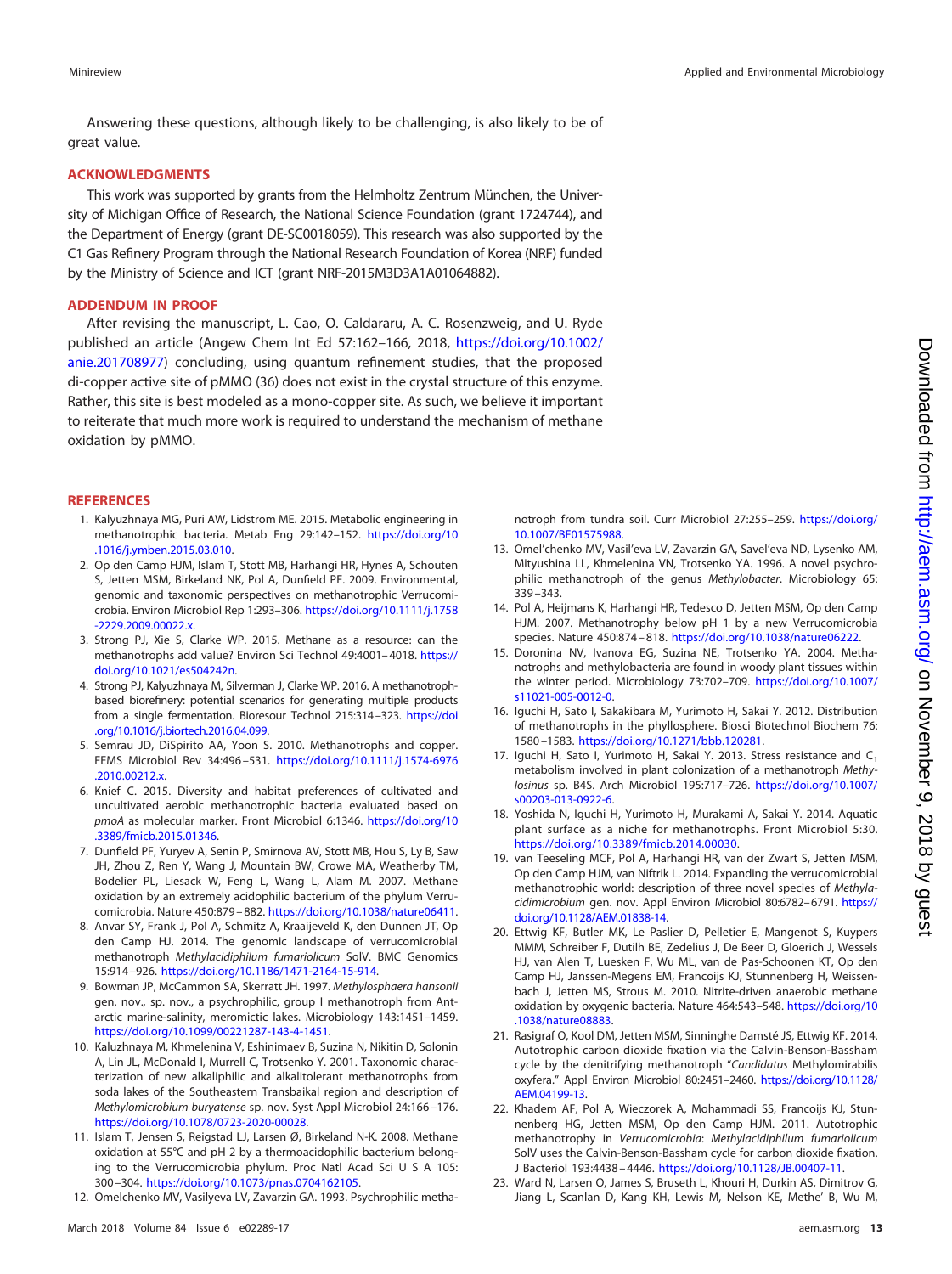Heidelberg JE, Paulsen IT, Fouts D, Ravel J, Tettelin H, Ren Q, Read T, DeBoy RT, Seshadri R, Salzberg SL, Jensen HB, Birkeland NK, Nelson WC, Dodson RJ, Grindhaug SH, Holt I, Eidhammer I, Jonasen I, Vanaken S, Utterback T, Feldblyum TV, Fraser CM, Lillehaug JR, Eisen JA. 2004. Genomic insights into methanotrophy: the complete genome sequence of Methylococcus capsulatus (Bath). PLoS Biol 2:e303. [https://](https://doi.org/10.1371/journal.pbio.0020303) [doi.org/10.1371/journal.pbio.0020303.](https://doi.org/10.1371/journal.pbio.0020303)

- <span id="page-13-0"></span>24. Miroshnikov KK, Didriksen A, Naumoff DG, Huntemann M, Clum A, Pillay M, Palaniappan K, Varghese N, Mikhailova N, Mukherjee S, Reddy TBK, Daum C, Shapiro N, Ivanova N, Kyrpides N, Woyke T, Dedysh SN, Svenning MM. 2017. Draft genome sequence of Methylocapsa palsarum NE2T, an obligate methanotroph from subarctic soil. Genome Announc 5(24):e00504-17. [https://doi.org/10.1128/genomeA.00504-17.](https://doi.org/10.1128/genomeA.00504-17)
- <span id="page-13-1"></span>25. Dedysh SN, Naumoff DG, Vorobev AV, Kyrpides N, Woyke T, Shapiro N, Crombie AT, Murrell JC, Kalyuzhnaya MG, Smirnova AV, Dunfield PF. 2016. Draft genome sequence of Methyloferula stellata AR4, an obligate methanotroph possessing only a soluble methane monooxygenase. Genome Announc 3:e01555-14. [https://doi.org/10.1128/genomeA](https://doi.org/10.1128/genomeA.01555-14) [.01555-14.](https://doi.org/10.1128/genomeA.01555-14)
- <span id="page-13-2"></span>26. Stanley SH, Prior SD, Leak DJ, Dalton H. 1983. Copper stress underlies the fundamental change in intracellular location of methane monooxygenase in methane-oxidizing organisms: studies in batch and continuous cultures. Biotechnol Lett 5:487– 492. [https://doi.org/10.1007/](https://doi.org/10.1007/BF00132233) [BF00132233.](https://doi.org/10.1007/BF00132233)
- <span id="page-13-3"></span>27. Lee SW, Keeney DR, Lim DH, DiSpirito AA, Semrau JD. 2006. Mixed pollutant degradation by Methylosinus trichosporium OB3b expressing either soluble or particulate methane monooxygenase: can the tortoise beat the hare? Appl Environ Microbiol 72:7503–7509. [https://doi.org/](https://doi.org/10.1128/AEM.01604-06) [10.1128/AEM.01604-06.](https://doi.org/10.1128/AEM.01604-06)
- <span id="page-13-4"></span>28. Colby J, Stirling DI, Dalton H. 1977. The soluble methane monooxygenase of Methylococcus capsulatus (Bath). Its ability to oxygenate n-alkane, n-alkene, ethers, and alicyclic, aromatic and heterocyclic compounds. Biochem J 165:395– 402.
- <span id="page-13-5"></span>29. Burrows KJ, Cornish A, Scott D, Higgins IJ. 1984. Substrate specificities of the soluble and particulate methane mono-oxygenases of Methylosinus trichosporium OB3b. J Gen Microbiol 130:3327–3333.
- <span id="page-13-6"></span>30. Yoon S, Semrau JD. 2008. Measurement and modeling of multiple substrate oxidation by methanotrophs at 20°C. FEMS Microbiol Lett 287:156 –162. [https://doi.org/10.1111/j.1574-6968.2008.01314.x.](https://doi.org/10.1111/j.1574-6968.2008.01314.x)
- <span id="page-13-7"></span>31. Lipscomb JD. 1994. Biochemistry of the soluble methane monooxygenase. Annu Rev Microbiol 48:371–399. [https://doi.org/10.1146/annurev.mi](https://doi.org/10.1146/annurev.mi.48.100194.002103) [.48.100194.002103.](https://doi.org/10.1146/annurev.mi.48.100194.002103)
- <span id="page-13-8"></span>32. Hakemian AS, Rosenzweig AC. 2007. The biochemistry of methane oxidation. Annu Rev Biochem 76:223–241. [https://doi.org/10.1146/](https://doi.org/10.1146/annurev.biochem.76.061505.175355) [annurev.biochem.76.061505.175355.](https://doi.org/10.1146/annurev.biochem.76.061505.175355)
- 33. Lieberman RL, Rosenzweig AC. 2005. Crystal structure of a membranebound metalloenzyme that catalyses the biological oxidation of methane. Nature 434:177–182. [https://doi.org/10.1038/nature03311.](https://doi.org/10.1038/nature03311)
- <span id="page-13-9"></span>34. Hakemian AS, Kondapalli KC, Telser J, Hoffman BM, Stemmler TL, Rosenzweig AC. 2008. The metal centers of particulate methane monooxygenase from Methylosinus trichosporium OB3b. Biochemistry 47: 6793– 6801. [https://doi.org/10.1021/bi800598h.](https://doi.org/10.1021/bi800598h)
- <span id="page-13-10"></span>35. Smith SM, Balasubramanian R, Rosenzweig AC. 2011. Metal reconstitution of particulate methane monooxygenase and heterologous expression of the pmoB subunit. Methods Enzymol 495:195. [https://doi.org/](https://doi.org/10.1016/B978-0-12-386905-0.00013-9) [10.1016/B978-0-12-386905-0.00013-9.](https://doi.org/10.1016/B978-0-12-386905-0.00013-9)
- <span id="page-13-12"></span><span id="page-13-11"></span>36. Balasubramanian R, Smith SM, Rawat S, Yatsunyk LA, Stemmler TL, Rosenzweig AC. 2010. Oxidation of methane by a biological dicopper centre. Nature 465:115–119. [https://doi.org/10.1038/nature08992.](https://doi.org/10.1038/nature08992)
- <span id="page-13-13"></span>37. Citek C, Gary JB, Wasinger EC, Stack TDP. 2015. Chemical plausibility of Cu(III) with biological ligation in pMMO. J Am Chem Soc 137:6991–6994. [https://doi.org/10.1021/jacs.5b02157.](https://doi.org/10.1021/jacs.5b02157)
- 38. Itoyama S, Doitomi K, Kamachi T, Shiota Y, Yoshizawa K. 2016. Possible peroxo state of the dicopper site of particulate methane monooxygenase from combined quantum mechanics and molecular mechanics calculations. Inorg Chem 55:2771–2775. [https://doi.org/10.1021/acs](https://doi.org/10.1021/acs.inorgchem.5b02603) [.inorgchem.5b02603.](https://doi.org/10.1021/acs.inorgchem.5b02603)
- <span id="page-13-15"></span><span id="page-13-14"></span>39. Mirica LM, Ottenwaelder X, Stack TDP. 2004. Structure and spectroscopy of copper-dioxygen complexes. Chem Rev 104:1013–1045. [https://doi.org/](https://doi.org/10.1021/cr020632z) [10.1021/cr020632z.](https://doi.org/10.1021/cr020632z)
- 40. Liew EF, Tong D, Coleman V, Holmes AJ. 2014. Mutagenesis of the hydrocarbon monooxygenase indicates a metal centre in subunit-C and not subunit-B, is essential for copper-containing membrane mono-

oxygenase activity. Microbiology 160:1267–1277. [https://doi.org/10](https://doi.org/10.1099/mic.0.078584-0) [.1099/mic.0.078584-0.](https://doi.org/10.1099/mic.0.078584-0)

- <span id="page-13-16"></span>41. Prior SD, Dalton H. 1985. Acetylene as a suicide substrate and active site probe for methane monooxygenase from Methylococcus capsulatus (Bath). FEMS Microbiol Lett 29:105–109. [https://doi.org/10.1111/j.1574](https://doi.org/10.1111/j.1574-6968.1985.tb00843.x) [-6968.1985.tb00843.x.](https://doi.org/10.1111/j.1574-6968.1985.tb00843.x)
- <span id="page-13-17"></span>42. Wang VCC, Maji S, Chen PPY, Lee HK, Yu SSF, Chan SI. 2017. Alkane oxidation: methane monooxygenases, related enzymes, and their biomimetics. Chem Rev 117:8574 –8621. [https://doi.org/10.1021/acs.chemrev](https://doi.org/10.1021/acs.chemrev.6b00624) [.6b00624.](https://doi.org/10.1021/acs.chemrev.6b00624)
- <span id="page-13-18"></span>43. Chen PPY, Nagababu P, Yu SSF, Chan SI. 2014. Development of the tricopper cluster as a catalyst for the efficient conversion of methane into MeOH. ChemCatChem 6:429 – 437. [https://doi.org/10.1002/cctc](https://doi.org/10.1002/cctc.201300473) [.201300473.](https://doi.org/10.1002/cctc.201300473)
- <span id="page-13-19"></span>44. Martinho M, Choi DW, DiSpirito AA, Antholine WE, Semrau JD, Münck E. 2007. Mössbauer studies of the membrane-associated methane monooxygenase from Methylococcus capsulatus Bath: evidence for a Diiron center. J Am Chem Soc 129:15783–15785. [https://doi.org/10](https://doi.org/10.1021/ja077682b) [.1021/ja077682b.](https://doi.org/10.1021/ja077682b)
- <span id="page-13-20"></span>45. Balasubramanian R, Rosenzweig AC. 2007. Structural and mechanistic insights into methane oxidation by particulate methane monooxygenase. Acc Chem Res 40:573–580. [https://doi.org/10.1021/ar700004s.](https://doi.org/10.1021/ar700004s)
- 46. Basu P, Katterle B, Andersson KK, Dalton H. 2003. The membraneassociated form of methane mono-oxygenase from Methylococcus capsulatus (Bath) is a copper/iron protein. Biochem J 369:417-427. [https://](https://doi.org/10.1042/bj20020823) [doi.org/10.1042/bj20020823.](https://doi.org/10.1042/bj20020823)
- 47. Choi DW, Kunz RC, Boyd ES, Semrau JD, Antholine WE, Han JI, Zahn JA, Boyd JM, de la Mora AM, DiSpirito AA. 2003. The membrane-associated methane monooxygenase (pMMO) and pMMO-NADH:quinone oxidoreductase complex from Methylococcus capsulatus Bath. J Bacteriol 185:5755–5764. [https://doi.org/10.1128/JB.185.19.5755-5764.2003.](https://doi.org/10.1128/JB.185.19.5755-5764.2003)
- 48. Nguyen HHT, Elliott SJ, Yip JHK, Chan SI. 1998. The particulate methane monooxygenase from Methylococcus capsulatus (Bath) is a novel copper-containing three-subunit enzyme. Isolation and characterization. J Biol Chem 273:7957–7966. [https://doi.org/10.1074/jbc.273.14](https://doi.org/10.1074/jbc.273.14.7957) [.7957.](https://doi.org/10.1074/jbc.273.14.7957)
- 49. Nguyen HHT, Nakagawa KH, Hedman B, Elliott SJ, Lidstrom ME, Hodgson KO, Chan SI. 1996. X-ray absorption and EPR studies on the copper ions associated with the particulate methane monooxygenase from Methylococcus capsulatus (Bath). Cu(I) ions and their implications. J Am Chem Soc 118:12766 –12776.
- 50. Nguyen HHT, Shiemke AK, Jacobs SJ, Hales BJ, Lidstrom ME, Chan SI. 1994. The nature of the copper ions in the membranes containing the particulate methane monooxygenase from Methylococcus capsulatus (Bath). J Biol Chem 269:14995–15005.
- <span id="page-13-21"></span>51. Semrau JD, Zolandz D, Lindstrom ME, Chan SI. 1995. The role of copper in the pMMO of Methylococcus capsulatus Bath: a structural vs. catalytic function. J Inorg Biochem 58:235–244. [https://doi.org/10.1016/0162](https://doi.org/10.1016/0162-0134(94)00056-G) [-0134\(94\)00056-G.](https://doi.org/10.1016/0162-0134(94)00056-G)
- <span id="page-13-22"></span>52. Zahn JA, DiSpirito AA. 1996. Membrane-associated methane monooxygenase from Methylococcus capsulatus (Bath). J Bacteriol 178: 1018 –1029. [https://doi.org/10.1128/jb.178.4.1018-1029.1996.](https://doi.org/10.1128/jb.178.4.1018-1029.1996)
- <span id="page-13-23"></span>53. Yoshizawa K, Shiota Y. 2006. Conversion of methane to methanol at the mononuclear and dinuclear copper sites of particulate methane monooxygenase (pMMO): a DFT and QM/MM study. J Am Chem Soc 128: 9873–9881. [https://doi.org/10.1021/ja061604r.](https://doi.org/10.1021/ja061604r)
- <span id="page-13-24"></span>54. Quinlan RJ, Sweeney MD, Lo Leggio L, Otten H, Poulsen JCN, Johansen KS, Krogh KBRM, Jørgensen CI, Tovborg M, Anthonsen A, Tryfona T, Walter CP, Dupree P, Xu F, Davies GJ, Walton PH. 2011. Insights into the oxidative degradation of cellulose by a copper metalloenzyme that exploits biomass components. Proc Natl Acad Sci U S A 108:15079-15084. [https://doi.org/](https://doi.org/10.1073/pnas.1105776108) [10.1073/pnas.1105776108.](https://doi.org/10.1073/pnas.1105776108)
- <span id="page-13-25"></span>55. Kim S, Ståhlberg J, Sandgren M, Paton RS, Beckham GT. 2014. Quantum mechanical calculations suggest that lytic polysaccharide monooxygenases use a copper-oxyl, oxygen-rebound mechanism. Proc Natl Acad Sci U S A 111:149 –154. [https://doi.org/10.1073/pnas.1316609111.](https://doi.org/10.1073/pnas.1316609111)
- <span id="page-13-26"></span>56. Fitch MW, Graham DW, Arnold RG, Agarwal SK, Phelps P, Speitel GE, Jr, Georgiou G. 1993. Phenotypic characterization of copper-resistant mutants of Methylosinus trichosporium Ob3b. Appl Environ Microbiol 59: 2771–2776.
- <span id="page-13-27"></span>57. Phelps PA, Agarwal SK, Speitel GE, Georgiou G. 1992. Methylosinus trichosporium OB3b mutants having constitutive expression of soluble methane monooxygenase in the presence of high-levels of copper. Appl Environ Microbiol 58:3701–3708.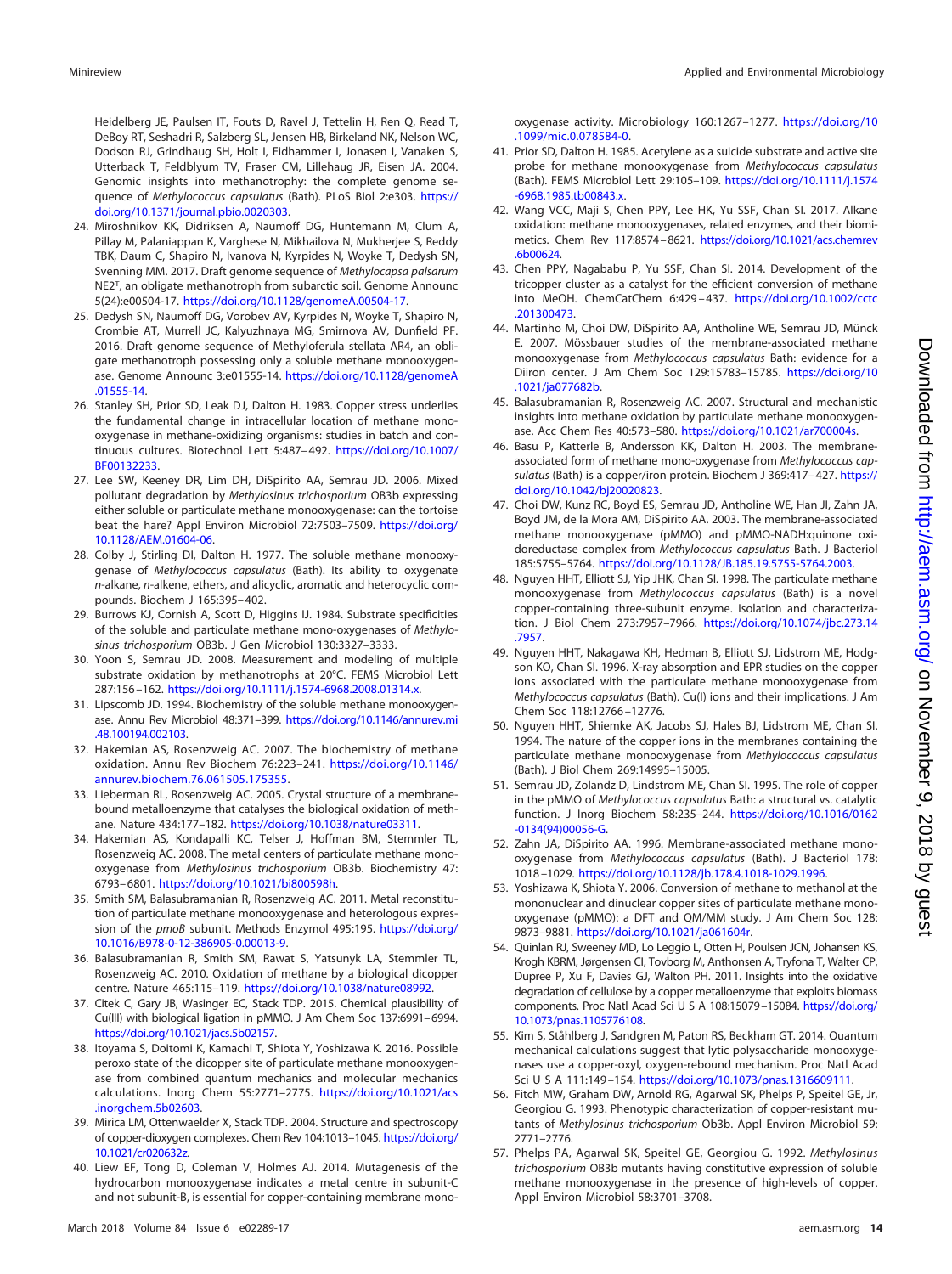- <span id="page-14-0"></span>58. Kim HJ, Graham DW, DiSpirito AA, Alterman MA, Galeva N, Larive CK, Asunskis D, Sherwood PMA. 2004. Methanobactin, a copper-acquisition compound from methane-oxidizing bacteria. Science 305:1612–1615. [https://doi.org/10.1126/science.1098322.](https://doi.org/10.1126/science.1098322)
- <span id="page-14-1"></span>59. El Ghazouani A, Basle A, Gray J, Graham DW, Firbank SJ, Dennison C. 2012. Variations in methanobactin structure influences copper utilization by methane-oxidizing bacteria. Proc Natl Acad Sci U S A 109: 8400 – 8404. [https://doi.org/10.1073/pnas.1112921109.](https://doi.org/10.1073/pnas.1112921109)
- 60. Choi DW, Zea CJ, Do YS, Semrau JD, Antholine WE, Hargrove MS, Pohl NL, Boyd ES, Geesey GG, Hartsel SC, Shafe PH, McEllistrem MT, Kisting CJ, Campbell D, Rao V, De La Mora AM, DiSpirito AA. 2006. Spectral, kinetic, and thermodynamic properties of Cu(I) and Cu(II) binding by methanobactin from Methylosinus trichosporium OB3b. Biochemistry 45:1442–1453. [https://doi.org/10.1021/bi051815t.](https://doi.org/10.1021/bi051815t)
- 61. Bandow N, Gilles VS, Freesmeier B, Semrau JD, Krentz B, Gallaghe W, McEllistrem MT, Hartse SC, Cho DW, Hargrove MS, Heard TM, Chesner LM, Braunreiter KM, Cao BV, Gavitt MM, Hoopes JZ, Johnson JM, Polster EM, Schoenick BD, Umlauf AM, DiSpirito AA. 2012. Spectral and copper binding properties of methanobactin from the facultative methanotroph Methylocystis strain SB2. J Inorg Biochem 110:72– 82. [https://](https://doi.org/10.1016/j.jinorgbio.2012.02.002) [doi.org/10.1016/j.jinorgbio.2012.02.002.](https://doi.org/10.1016/j.jinorgbio.2012.02.002)
- 62. El Ghazouani A, Baslé A, Firbank SJ, Knapp CW, Gray J, Graham DW, Dennison C. 2011. Copper-binding properties and structures of methanobactins from Methylosinus trichosporium OB3b. Inorg Chem 50: 1378 –1391. [https://doi.org/10.1021/ic101965j.](https://doi.org/10.1021/ic101965j)
- <span id="page-14-2"></span>63. Pesch M-L, Christl I, Hoffmann M, Kraemer SM, Kretzschmar R. 2012. Copper complexation of methanobactin isolated from Methylosinus trichosporium: OB3b: pH-dependent speciation and modeling. J Inorg Biochem 116:55– 62. [https://doi.org/10.1016/j.jinorgbio.2012.07.008.](https://doi.org/10.1016/j.jinorgbio.2012.07.008)
- <span id="page-14-3"></span>64. DiSpirito AA, Semrau JD, Murrell JC, Gallagher WH, Dennison C, Vuilleumier S. 2016. Methanobactin and the link between copper and bacterial methane oxidation. Microbiol Mol Biol Rev 80:387– 409. [https://doi.org/10.1128/MMBR.00058-15.](https://doi.org/10.1128/MMBR.00058-15)
- <span id="page-14-4"></span>65. Krentz BD, Mulheron HJ, Semrau JD, DiSpirito AA, Bandow NL, Haft DH, Vuilleumier S, Murrell JC, McEllistrem MT, Hartsel SC, Gallagher WH. 2010. A comparison of methanobactins from Methylosinus trichosporium OB3b and Methylocystis strain SB2 predicts methanobactins are synthesized from diverse peptide precursors modified to create a common core for binding and reducing copper ions. Biochemistry 49:10117–10130. [https://doi.org/10.1021/bi1014375.](https://doi.org/10.1021/bi1014375)
- <span id="page-14-5"></span>66. Kenney GE, Goering AW, Ross MO, DeHart CJ, Thomas PM, Hoffman BM, Kelleher NL, Rosenzweig AC. 2016. Characterization of methanobactin from Methylosinus sp. SW4. J Am Chem Soc 138:11124 –11127. [https://](https://doi.org/10.1021/jacs.6b06821) [doi.org/10.1021/jacs.6b06821.](https://doi.org/10.1021/jacs.6b06821)
- <span id="page-14-6"></span>67. Kim HJ, Galeva N, Larive CK, Alterman M, Graham DW. 2005. Purification and physical-chemical properties of methanobactin: a chalkophore from Methylosinus trichosporium OB3b. Biochemistry 44:5140 –5148. [https://doi.org/10.1021/bi047367r.](https://doi.org/10.1021/bi047367r)
- <span id="page-14-7"></span>68. Gu W, Farhan U-HM, Baral BS, Turpin EA, Bandow NL, DiSpirito AA, Lichtmannegger J, Kremmer E, Zischka H, Semaru JD. 2016. A TonB dependent transporter is responsible for methanobactin uptake by Methylosinus trichosporium OB3b. Appl Environ Microbiol 82:1917–1923. [https://](https://doi.org/10.1128/AEM.03884-15) [doi.org/10.1128/AEM.03884-15.](https://doi.org/10.1128/AEM.03884-15)
- <span id="page-14-9"></span><span id="page-14-8"></span>69. Kelley LA, Mezulis S, Yates CM, Wass MN, Sternberg MJE. 2015. The Phyre2 web portal for protein modeling, prediction and analysis. Nat Protoc 10:845– 858. [https://doi.org/10.1038/nprot.2015.053.](https://doi.org/10.1038/nprot.2015.053)
- 70. Hegyi H, Gerstein M. 1999. The relationship between protein structure and function: a comprehensive survey with application to the yeast genome. J Mol Biol 288:147–164. [https://doi.org/10.1006/jmbi.1999](https://doi.org/10.1006/jmbi.1999.2661) [.2661.](https://doi.org/10.1006/jmbi.1999.2661)
- <span id="page-14-11"></span><span id="page-14-10"></span>71. Wierenga RK. 2001. The TIM-barrel fold: a versatile framework for efficient enzymes. FEBS Lett 492:193–198. [https://doi.org/10.1016/S0014-5793](https://doi.org/10.1016/S0014-5793(01)02236-0) [\(01\)02236-0.](https://doi.org/10.1016/S0014-5793(01)02236-0)
- <span id="page-14-12"></span>72. Kilstrup M, Hanmer K, Jensen RJ, Martinussen JJ. 2005. Nucleotide metabolism and its control in lactic acid bacteria. FEMS Microbiol Rev 29:555–590. [https://doi.org/10.1016/j.fmrre.2005.04.006.](https://doi.org/10.1016/j.fmrre.2005.04.006)
- <span id="page-14-13"></span>73. Kenney GE, Rosenzweig AC. 2013. Genome mining for methanobactin. BMC Biol 11:17. [https://doi.org/10.1186/1741-7007-11-17.](https://doi.org/10.1186/1741-7007-11-17)
- 74. Semrau JD, Jagadevan S, DiSpirito AA, Khalifa A, Scanlan J, Bergman BH, Freemeier BC, Baral BS, Bandow NL, Vorobev A, Haft DH, Vuilleumier S, Murrell JC. 2013. Methanobactin and MmoD work in concert to act as the 'copper switch' in methanotrophs. Environ Microbiol 15:3077–3086. [https://doi.org/10.1111/1462-2920.12150.](https://doi.org/10.1111/1462-2920.12150)
- <span id="page-14-14"></span>75. Gu W, Baral BS, DiSpirito AA, Semrau JD. 2017. An aminotransferase is

responsible for the deamination of the N-terminal leucine and required for formation of oxazolone ring A in methanobactin of Methylosinus trichosporium OB3b. Appl Environ Microbiol 83:e02619 –16. [https://doi](https://doi.org/10.1128/AEM.02619-16) [.org/10.1128/AEM.02619-16.](https://doi.org/10.1128/AEM.02619-16)

- <span id="page-14-15"></span>76. McIntire WS, Wemmer DE, Chistoserdov A, Lidstrom ME. 1991. A new cofactor in a prokaryotic enzyme: tryptophan tryptophylquinone as the redox prosthetic group of methylamine dehydrogenase. Science 252: 817– 824. [https://doi.org/10.1126/science.2028257.](https://doi.org/10.1126/science.2028257)
- 77. Bishop GR, Brooks HB, Davidson VL. 1996. Evidence for a tryptophan tryptophylquione aminosemiquione intermediate in the physiologic reaction between methylamine dehydrogenase and amicyanin. Biochemistry 35:8948 – 8954. [https://doi.org/10.1021/bi960404x.](https://doi.org/10.1021/bi960404x)
- 78. Davidson VL. 2001. Pyrroloquinoline quinone (PQQ) from methanol dehydrogenase and tryptophan tryptophyloquinone (TTQ) from methylamine dehydrogenase. Adv Prot Chem 58:95–140. [https://doi.org/10](https://doi.org/10.1016/S0065-3233(01)58003-1) [.1016/S0065-3233\(01\)58003-1.](https://doi.org/10.1016/S0065-3233(01)58003-1)
- <span id="page-14-17"></span><span id="page-14-16"></span>79. Davidson VL. 2007. Protein-derived cofactors. Expanding the scope of post-translational modifications. Biochemistry 48:2583–2592.
- 80. Wilmot CM, Yukl ET. 2013. MauG: a di-heme enzyme requied for methylamine dehydrogenase maturation. Dalton Trans 42:1327–1335. [https://doi.org/10.1039/C2DT32059B.](https://doi.org/10.1039/C2DT32059B)
- <span id="page-14-18"></span>81. Haft DH, Selengut JD, Richter RA, Harkins D, Basu MK, Beck E. 2013. TIGRFAMs and genome properties in 2013. Nucleic Acids Res 41: D387–D395. [https://doi.org/10.1093/nar/gks1234.](https://doi.org/10.1093/nar/gks1234)
- <span id="page-14-19"></span>82. Borodina E, Nichol T, Dumont MG, Smith TJ, Murrell JC. 2007. Mutagenesis of the "leucine gate" to explore the basis of catalytic versatility in soluble methane monooxygenase. Appl Environ Microbiol 73: 6460 – 6467. [https://doi.org/10.1128/AEM.00823-07.](https://doi.org/10.1128/AEM.00823-07)
- <span id="page-14-20"></span>83. Yan X, Chu F, Puri AW, Fu Y, Lidstrom ME. 2016. Electroporation-based genetic manipulation in type I methanotrophs. Appl Environ Microbiol 82:2062–2069. [https://doi.org/10.1128/AEM.03724-15.](https://doi.org/10.1128/AEM.03724-15)
- <span id="page-14-21"></span>84. Gu W, Semrau JD. 2017. Copper and cerium-regulated gene expression in Methylosinus trichosporium OB3b. Appl Microbiol Biotechnol 101:8499 – 8516. [https://doi.org/10.1007/s00253-017-8572-2.](https://doi.org/10.1007/s00253-017-8572-2)
- <span id="page-14-22"></span>85. Vita N, Landolfi G, Baslé A, Platsaki S, Lee J, Waldron KJ, Dennison C. 2016. Bacterial cytosolic proteins with a high capacity for Cu(I) that protect against copper toxicity. Sci Rep 6:39065. [https://doi.org/10](https://doi.org/10.1038/srep39065) [.1038/srep39065.](https://doi.org/10.1038/srep39065)
- <span id="page-14-23"></span>86. Vita N, Platsaki S, Basle A, Allen SJ, Paterson NG, Crombie AT, Murrell JC, Waldron KJ, Dennison C. 2015. A four-helix bundle stores copper for methane oxidation. Nature 525:140 –143. [https://doi.org/10.1038/](https://doi.org/10.1038/nature14854) [nature14854.](https://doi.org/10.1038/nature14854)
- <span id="page-14-24"></span>87. Munson GP, Lam DL, Outten FW, O'Halloran TV. 2000. Identification of a copper-responsive two-component system on the chromosome of Escherichia coli K-12. J Bacteriol 182:5864 –5871. [https://doi.org/10](https://doi.org/10.1128/JB.182.20.5864-5871.2000) [.1128/JB.182.20.5864-5871.2000.](https://doi.org/10.1128/JB.182.20.5864-5871.2000)
- <span id="page-14-25"></span>88. Karlsen OA, Lillehaug JR, Jensen HB. 2008. The presence of multiple c-type cytochromes at the surface of the methanotrophic bacterium Methylococcus capsulatus (Bath) is regulated by copper. J Biol Chem 279:51544.
- <span id="page-14-26"></span>89. Larsen Ø, Karlsen OA. 2016. Transcriptomic profiling of Methylococcus capsulatus (Bath) during growth with two different methane monooxygenases. Microbiologyopen 5:254 –267. [https://doi.org/10.1002/mbo3](https://doi.org/10.1002/mbo3.324) [.324.](https://doi.org/10.1002/mbo3.324)
- <span id="page-14-27"></span>90. Pham AN, Xing G, Miller CJ, Waite TD. 2013. Fenton-like copper redox chemistry revisited: hydrogen peroxide and superoxide mediation of copper-catalyzed oxidant production. J Catal 301:54 – 64. [https://doi](https://doi.org/10.1016/j.jcat.2013.01.025) [.org/10.1016/j.jcat.2013.01.025.](https://doi.org/10.1016/j.jcat.2013.01.025)
- <span id="page-14-29"></span><span id="page-14-28"></span>91. Macomber L, Imlay JA. 2009. The iron-sulfur clusters of dehydratases are primary intracellular targets of copper toxicity. Proc Natl Acad Sci U S A 106:8344 – 8349. [https://doi.org/10.1073/pnas.0812808106.](https://doi.org/10.1073/pnas.0812808106)
- 92. Chang J, Gu W, Park D, Semrau JD, DiSpirito AA, Yoon S. 12 January 2018. Methanobactin from Methylosinus trichosporium OB3b inhibits N<sub>2</sub>O reduction in denitrifiers. ISME J [https://doi.org/10.1038/s41396](https://doi.org/10.1038/s41396-017-0022-8) [-017-0022-8.](https://doi.org/10.1038/s41396-017-0022-8)
- <span id="page-14-31"></span><span id="page-14-30"></span>93. Scott RA, Zumft WG, Coyle CL, Dooley DM. 1989. Pseudomonas stutzeri N<sub>2</sub>O reductase contains Cu<sub>A</sub>-type sites. Proc Natl Acad Sci U S A 86:4082– 4086. [https://doi.org/10.1073/pnas.86.11.4082.](https://doi.org/10.1073/pnas.86.11.4082)
- <span id="page-14-32"></span>94. Amaral JA, Knowles R. 1995. Growth of methanotrophs in methane and oxygen counter gradients. FEMS Microbiol Lett 126:215–220. [https://](https://doi.org/10.1111/j.1574-6968.1995.tb07421.x) [doi.org/10.1111/j.1574-6968.1995.tb07421.x.](https://doi.org/10.1111/j.1574-6968.1995.tb07421.x)
- 95. Reim A, Luke C, Krause S, Pratscher J, Frenzel P. 2012. One millimetre makes the difference: high-resolution analysis of methane-oxidizing bacteria and their specific activity at the oxic-anoxic interface in a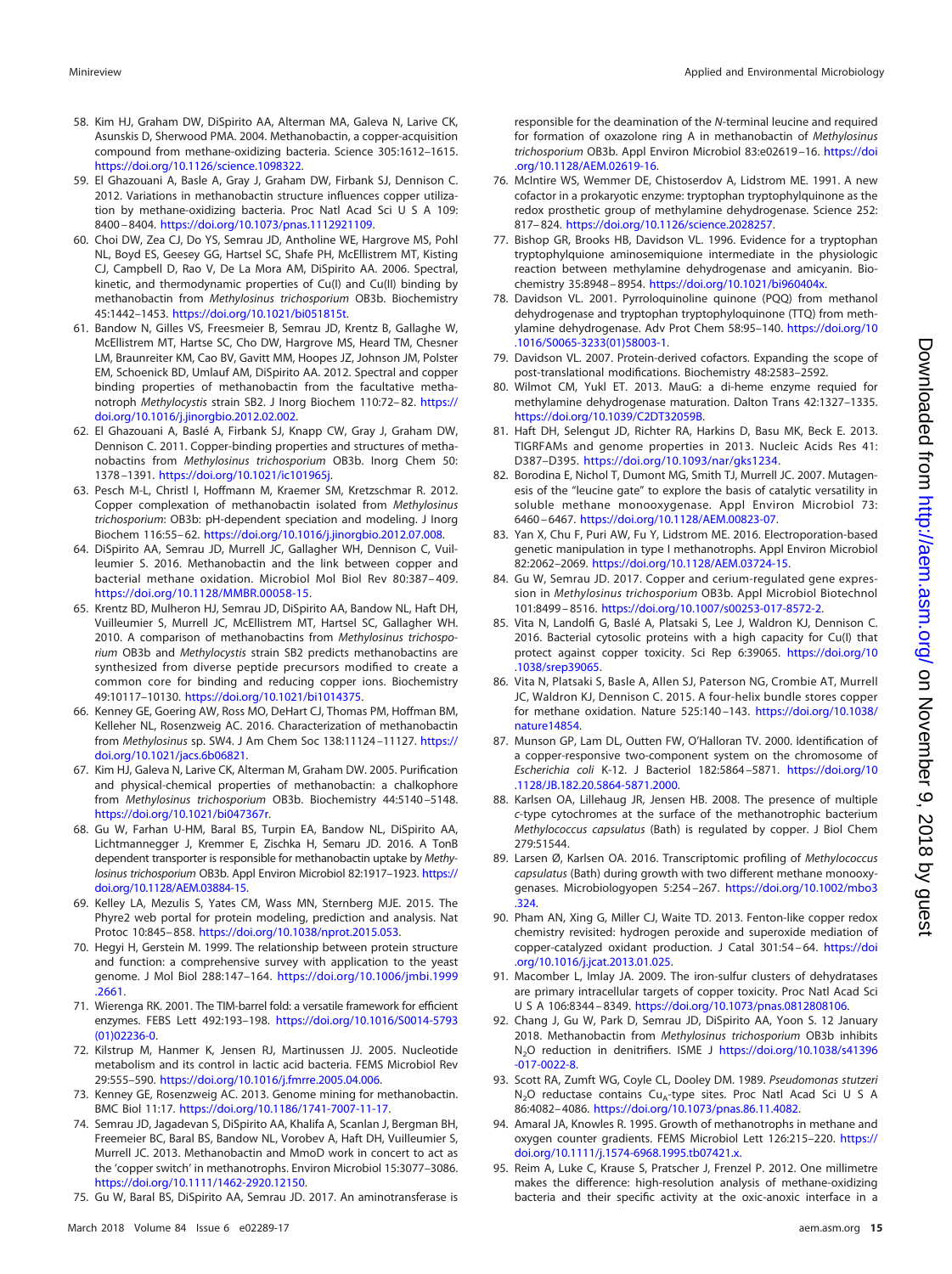- <span id="page-15-0"></span>96. Maeda M, Zhao B, Ozaki Y, Yoneyama T. 2003. Nitrate leaching in an Andisol treated with different types of fertilizers. Environ Pollut 121: 477– 487. [https://doi.org/10.1016/S0269-7491\(02\)00233-6.](https://doi.org/10.1016/S0269-7491(02)00233-6)
- <span id="page-15-2"></span><span id="page-15-1"></span>97. Zumft W. 1997. Cell biology and molecular basis of denitrification. Microbiol Mol Biol Rev 61:533– 616.
- 98. Vorobev A, Jagadevan S, Baral BS, DiSpirito AA, Freemeier BC, Bergman BH, Bandow NL, Semrau JD. 2013. Detoxification of mercury by methanobactin from Methylosinus trichosporium OB3b. Appl Environ Microbiol 79:5918 –5926. [https://doi.org/10.1128/AEM.01673-13.](https://doi.org/10.1128/AEM.01673-13)
- <span id="page-15-3"></span>99. Baral BS, Bandow NL, Vorobev A, Freemeier BC, Bergman BH, Herdendorf T, Fuentes N, Ellias L, Turpin E, Semrau JD, DiSpirito AA. 2014. Mercury binding by methanobactin from Methylocystis strain SB2. J Inorg Biochem 141:161–169. [https://doi.org/10.1016/j.jinorgbio.2014](https://doi.org/10.1016/j.jinorgbio.2014.09.004) [.09.004.](https://doi.org/10.1016/j.jinorgbio.2014.09.004)
- <span id="page-15-4"></span>100. Lu X, Gu W, Zhao L, Fagan UHM, DiSpirito AA, Semrau JD, Gu B. 2017. Methylmercury uptake and degradation by methanotrophs. Sci Adv 3:e1700041. [https://doi.org/10.1126/sciadv.1700041.](https://doi.org/10.1126/sciadv.1700041)
- <span id="page-15-5"></span>101. Begley TP, Walts AE, Walsh CT. 1986. Mechanistic studies of a protonolytic organomercurial cleaving enzyme: bacterial organomercurial lyase. Biochemistry 25:7192–7200. [https://doi.org/10.1021/](https://doi.org/10.1021/bi00370a064) [bi00370a064.](https://doi.org/10.1021/bi00370a064)
- <span id="page-15-6"></span>102. Ve T, Mathisen K, Helland R, Karlsen OA, Fjellbirkeland A, Røhr Å K, Andersson KK, Pedersen RB, Lillehaug JR, Jensen HB. 2012. The Methylococcus capsulatus (Bath) secreted protein, MopE\*, binds both reduced and oxidized copper. PLoS One 7:e43146. [https://doi.org/10.1371/](https://doi.org/10.1371/journal.pone.0043146) journal.pone.0043146
- 103. Helland R, Fjellbirkeland A, Karlsen OA, Ve T, Lillehaug JR, Jensen HB. 2008. An oxidized tryptophan facilitates copper binding in Methylococcus capsulatus-secreted protein MopE. J Biol Chem 283:13897–13904. [https://](https://doi.org/10.1074/jbc.M800340200) [doi.org/10.1074/jbc.M800340200.](https://doi.org/10.1074/jbc.M800340200)
- <span id="page-15-7"></span>104. Karlsen OA, Berven FS, Stafford GP, Larsen Ø, Murrell JC, Jensen HB, Fjellbirkeland A. 2003. The surface-associated and secreted MopE protein of Methylococcus capsulatus (Bath) responds to changes in the concentration of copper in the growth medium. Appl Environ Microbiol 69:2386 –2388. [https://doi.org/10.1128/AEM.69.4.2386-2388.2003.](https://doi.org/10.1128/AEM.69.4.2386-2388.2003)
- <span id="page-15-8"></span>105. Fjellbirkeland A, Kleivdal H, Joergensen C, Thestrup H, Jensen HB. 1997. Outer membrane proteins of Methylococcus capsulatus (Bath). Arch Microbiol 168:128 –135. [https://doi.org/10.1007/s002030050478.](https://doi.org/10.1007/s002030050478)
- <span id="page-15-10"></span><span id="page-15-9"></span>106. Tyler G. 2005. Rare earth elements in soil and plant systems–a review. Plant Soil 267:191–206. [https://doi.org/10.1007/s11104-005-4888-2.](https://doi.org/10.1007/s11104-005-4888-2)
- <span id="page-15-11"></span>107. Gupta CK, Krishnamurthy N. 2016. Extractive metallurgy of rare earths. CRC Press, Boca Raton, FL.
- <span id="page-15-12"></span>108. Johnson GT, Kyker GC. 1961. Fission-product and cerium uptake by bacteria, yeasts, and molds. J Bacteriol 81:733–740.
- <span id="page-15-13"></span>109. Lim S, Franklin SJ. 2004. Lanthanide-binding peptides and the enzymes that might have been. Cell Mol Life Sci 61:2184-2188. [https://doi.org/](https://doi.org/10.1007/s00018-004-4156-2) [10.1007/s00018-004-4156-2.](https://doi.org/10.1007/s00018-004-4156-2)
- 110. Anthony C. 2004. The quinoprotein dehydrogenases for methanol and glucose. Arch Biochem Biophys 428:2–9. [https://doi.org/10.1016/j.abb](https://doi.org/10.1016/j.abb.2004.03.038) [.2004.03.038.](https://doi.org/10.1016/j.abb.2004.03.038)
- <span id="page-15-14"></span>111. Anthony C, Williams P. 2003. The structure and mechanism of methanol dehydrogenase. Biochim Biophys Acta 1647:18 –23. [https://doi.org/10](https://doi.org/10.1016/S1570-9639(03)00042-6) [.1016/S1570-9639\(03\)00042-6.](https://doi.org/10.1016/S1570-9639(03)00042-6)
- <span id="page-15-15"></span>112. Anthony C, Ghosh M. 1998. The structure and function of the PQQcontaining quinoprotein dehydrogenases. Prog Biophys Mol Biol 69: 1–21. [https://doi.org/10.1016/S0079-6107\(97\)00020-5.](https://doi.org/10.1016/S0079-6107(97)00020-5)
- <span id="page-15-16"></span>113. Anthony C. 1992. The structure of bacterial quinoprotein dehydrogenases. Int J Biochem 24:29 –30. [https://doi.org/10.1016/0020-711X\(92\)](https://doi.org/10.1016/0020-711X(92)90226-Q) [90226-Q.](https://doi.org/10.1016/0020-711X(92)90226-Q)
- 114. Ras J, Reijnders WNM, Van Spanning RJM, Harms N, Oltmann LF, Stouthamer AH. 1991. Isolation, sequencing, and mutagenesis of the gene encoding cytochrome  $c_{553i}$  of Paracoccus denitrificans and characterization of the mutant strain. J Bacteriol 173:6971-6979. [https://](https://doi.org/10.1128/jb.173.21.6971-6979.1991) [doi.org/10.1128/jb.173.21.6971-6979.1991.](https://doi.org/10.1128/jb.173.21.6971-6979.1991)
- <span id="page-15-17"></span>115. Chistoserdova L, Lidstrom ME. 1997. Molecular and mutational analysis of a DNA region separating two methylotrophy gene clusters in Methylobacterium extorquens AM1. Microbiology 143:1729-1736. [https://doi](https://doi.org/10.1099/00221287-143-5-1729) [.org/10.1099/00221287-143-5-1729.](https://doi.org/10.1099/00221287-143-5-1729)
- <span id="page-15-18"></span>116. Harms N, Ras J, Reijnders WNM, Stouthamer AH, Van Spanning RJM. 1996. Genetics of  $C_1$  metabolism regulation in Paracoccus denitrificans, p 126-132. In Lidstrom ME, Tabita FR (ed), Microbial growth on  $C_1$ compounds. Kluwer Academic Publishers, Dordrecht, The Netherlands.
- <span id="page-15-19"></span>117. Wilson SM, Gleisten MP, Donohue TJ. 2008. Identification of proteins involved in formaldehyde metabolism by Rhodobacter sphaeroides. Microbiology 154:296 –305. [https://doi.org/10.1099/mic.0.2007/011346-0.](https://doi.org/10.1099/mic.0.2007/011346-0)
- <span id="page-15-20"></span>118. Schmidt S, Christen P, Kiefer P, Vorholt JA. 2010. Functional investigation of methanol dehydrogenase-like protein XoxF in Methylobacterium extorquens AM1. Microbiology 156:2575–2586. [https://doi.org/10.1099/](https://doi.org/10.1099/mic.0.038570-0) [mic.0.038570-0.](https://doi.org/10.1099/mic.0.038570-0)
- <span id="page-15-21"></span>119. Bosch G, Skovran E, Xia Q, Wang T, Taub F, Miller JA, Lidstrom ME, Hackett M. 2008. Comprehensive proteomics of Methylobacterium extorquens AM1 metabolism under single carbon and nonmethylotrophic conditions. Proteomics 8:3494 –3505. [https://doi.org/10.1002/](https://doi.org/10.1002/pmic.200800152) [pmic.200800152.](https://doi.org/10.1002/pmic.200800152)
- <span id="page-15-22"></span>120. Hibi Y, Asai K, Arafuka H, Hamajima M, Iwama T, Kawai K. 2011. Molecular structure of  $La<sup>3+</sup>$ -induced methanol dehydrogenase-like protein in Methylobacterium radiotolerans. J Biosci Bioeng 111:547–549. [https://doi.org/10.1016/j.jbiosc.2010.12.017.](https://doi.org/10.1016/j.jbiosc.2010.12.017)
- 121. Fitriyanto NA, Fushimi M, Matsunaga M, Pertiwiningrum A, Iwama T, Kawai K. 2011. Molecular structure and gene analysis of Ce<sup>3+</sup>-induced methanol dehydrogenase of Bradyrhizobium sp. MAFF211645. J Biosci Bioeng 111:613– 617. [https://doi.org/10.1016/j.jbiosc.2011.01.015.](https://doi.org/10.1016/j.jbiosc.2011.01.015)
- <span id="page-15-23"></span>122. Nakagawa T, Mitsui R, Tani A, Sasa K, Tashiro S, Iwama T, Hayakawa T, Kawai K. 2012. A catalytic role of XoxF1 as  $La<sup>3+</sup>$ -dependent methanol dehydrogenase in Methylobacterium extorquens strain AM1. PLoS One 7:e50480. [https://doi.org/10.1371/journal.pone.0050480.](https://doi.org/10.1371/journal.pone.0050480)
- <span id="page-15-24"></span>123. Pol A, Barends TRM, Dietl A, Khadem AF, Eygensteyn J, Jetten MMS, Op den Camp HJ. 2014. Rare earth metals are essential for methanotrophic life in volcanic mudpots. Environ Microbiol 16:255–264. [https://doi.org/](https://doi.org/10.1111/1462-2920.12249) [10.1111/1462-2920.12249.](https://doi.org/10.1111/1462-2920.12249)
- <span id="page-15-25"></span>124. Farhan Ul Haque M, Gu W, DiSpirito AA, Semrau JD. 2016. Marker exchange mutagenesis of *mxaF*, encoding the large subunit of the Mxa methanol dehydrogenase, in Methylosinus trichosporium OB3b. Appl Environ Microbiol 82:1549 –1555. [https://doi.org/10.1128/AEM.03615-15.](https://doi.org/10.1128/AEM.03615-15)
- <span id="page-15-28"></span>125. Farhan Ul Haque M, Kalidass B, Bandow NL, Turpin E, DiSpirito AA, Semrau JD. 2015. Cerium regulates expression of alternative methanol dehydrogenases in Methylosinus trichosporium OB3b. Appl Environ Microbiol 81:7446 –7554. [https://doi.org/10.1128/AEM.02542-15.](https://doi.org/10.1128/AEM.02542-15)
- 126. Vu HN, Subuyi GA, Viiayakumar S, Good NM, Martinez-Gomez NC, Skovran E. 2016. Lanthanide-dependent regulation of methanol oxidation systems in Methylobacterium extorquens AM1 and their contribution to methanol growth. J Bacteriol 198:1250 –1259. [https://doi.org/](https://doi.org/10.1128/JB.00937-15) [10.1128/JB.00937-15.](https://doi.org/10.1128/JB.00937-15)
- <span id="page-15-26"></span>127. Gu W, Farhan Ul Haque M, DiSpirito AA, Semrau JD. 2016. Uptake and effect of rare earth elements on gene expression in Methylosinus trichosporium OB3b. FEMS Microbiol Lett 363:1-6. [https://doi.org/10](https://doi.org/10.1093/femsle/fnw129) [.1093/femsle/fnw129.](https://doi.org/10.1093/femsle/fnw129)
- <span id="page-15-27"></span>128. Chu F, Lidstrom ME. 2016. XoxF acts as the predominant methanol dehydrogenase in the type I methanotroph Methylomicrobium buryatense. J Bacteriol 198:1317–1325. [https://doi.org/10.1128/JB.00959-15.](https://doi.org/10.1128/JB.00959-15)
- <span id="page-15-29"></span>129. Dahle JT, Arai Y. 2015. Environmental geochemistry of cerium: applications and toxicology of cerium oxide nanoparticles. Intl J Environ Res Public Health 12:1253–1278. [https://doi.org/10.3390/ijerph120201253.](https://doi.org/10.3390/ijerph120201253)
- <span id="page-15-30"></span>130. Bultreys A, Gheysen I, Maraite H, de Hoffmann E. 2001. Characterization of fluorescent and nonfluorescent peptide siderophores produced by Pseudomonas syringae strains and their potential use in strain identification. Appl Environ Microbiol 67:1718 –1727. [https://doi.org/10.1128/](https://doi.org/10.1128/AEM.67.4.1718-1727.2001) [AEM.67.4.1718-1727.2001.](https://doi.org/10.1128/AEM.67.4.1718-1727.2001)
- 131. Drever JI, Stillings LL. 1997. The role of organic acids in mineral weathering. Colloids Surf A 120:167–181. [https://doi.org/10.1016/S0927-7757\(96\)](https://doi.org/10.1016/S0927-7757(96)03720-X) [03720-X.](https://doi.org/10.1016/S0927-7757(96)03720-X)
- 132. Duckworth OW, Sposito G. 2005. Siderophore-manganese(III) interactions II. Manganite dissolution promoted by desferrioxamine. B Environ Sci Technol 39:6045– 6051.
- 133. Ehrlich HL. 1997. Microbes and metals. Appl Microbiol Biotechnol 48:687– 692. [https://doi.org/10.1007/s002530051116.](https://doi.org/10.1007/s002530051116)
- 134. Lundgren DG, Silver M. 1980. Ore leaching by bacteria. Annu Rev Microbiol 34:263–283. [https://doi.org/10.1146/annurev.mi.34.100180.001403.](https://doi.org/10.1146/annurev.mi.34.100180.001403)
- 135. Haack EA, Johnston CT, Maurice PA. 2008. Mechanisms of siderophore sorption to smectite and siderophore-enhanced release of structural Fe3. Geochim Cosmochim Acta 72:3381–3397. [https://doi.org/10.1016/j](https://doi.org/10.1016/j.gca.2008.03.027) [.gca.2008.03.027.](https://doi.org/10.1016/j.gca.2008.03.027)
- <span id="page-15-32"></span><span id="page-15-31"></span>136. Neilands JB. 1995. Siderophores: structure and function of microbial iron transport compounds. J Biol Chem 270:26723–26726. [https://doi](https://doi.org/10.1074/jbc.270.45.26723) [.org/10.1074/jbc.270.45.26723.](https://doi.org/10.1074/jbc.270.45.26723)
- 137. White C, Sayer JA, Gadd GM. 1997. Microbial solubilization and immo-